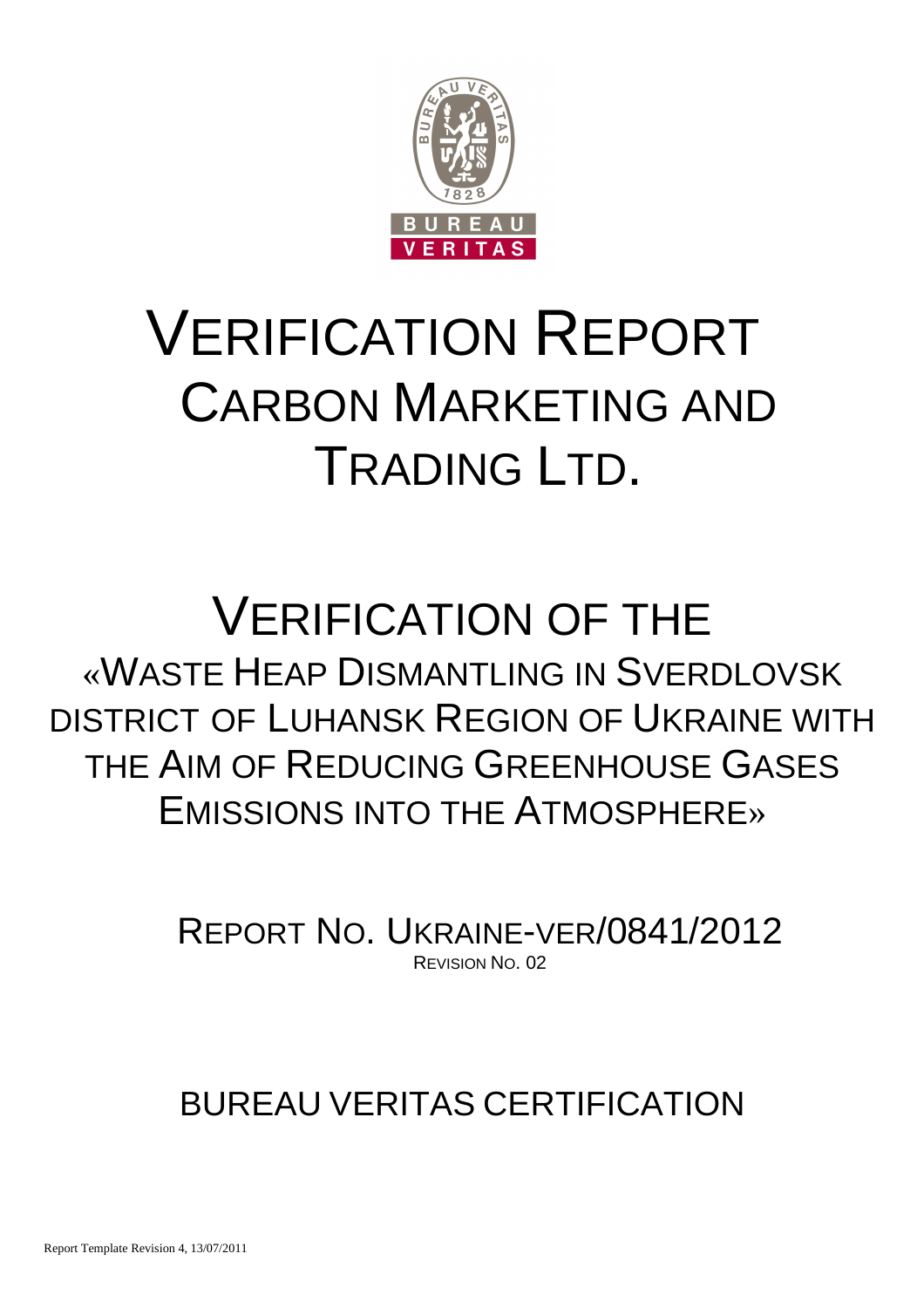

 $\overline{\mathbf{u}}$ 

| Date of first issue:                                                                                                                                                                                                                                                                                                                                                                                                                                                                                                                                                                                                                                                                                                                                                                                                  | Organizational unit: |             |                                                                                                                  |  |
|-----------------------------------------------------------------------------------------------------------------------------------------------------------------------------------------------------------------------------------------------------------------------------------------------------------------------------------------------------------------------------------------------------------------------------------------------------------------------------------------------------------------------------------------------------------------------------------------------------------------------------------------------------------------------------------------------------------------------------------------------------------------------------------------------------------------------|----------------------|-------------|------------------------------------------------------------------------------------------------------------------|--|
| 03/12/2012                                                                                                                                                                                                                                                                                                                                                                                                                                                                                                                                                                                                                                                                                                                                                                                                            |                      |             | <b>Bureau Veritas Certification</b>                                                                              |  |
|                                                                                                                                                                                                                                                                                                                                                                                                                                                                                                                                                                                                                                                                                                                                                                                                                       | <b>Holding SAS</b>   |             |                                                                                                                  |  |
| Client:                                                                                                                                                                                                                                                                                                                                                                                                                                                                                                                                                                                                                                                                                                                                                                                                               | Client ref.:         |             |                                                                                                                  |  |
| Carbon Marketing and Trading Ltd.                                                                                                                                                                                                                                                                                                                                                                                                                                                                                                                                                                                                                                                                                                                                                                                     | Mr. Tahir Musavev    |             |                                                                                                                  |  |
| Summary:<br>Bureau Veritas Certification has made the second periodic verification of the «Waste Heap Dismantling in<br>Sverdlovsk district of Luhansk Region of Ukraine with the Aim of Reducing Greenhouse Gases Emissions into<br>the Atmosphere», project of Small Private Commercial Production Company "SLAVUTICH" located near village<br>Fedorivka Sverdlovsk district, Luhansk Region, Ukraine, and applying JI specific approach, on the basis of<br>UNFCCC criteria for the JI, as well as criteria given to provide for consistent project operations, monitoring and<br>reporting. UNFCCC criteria refer to Article 6 of the Kyoto Protocol, the JI rules and modalities and the<br>subsequent decisions by the JI Supervisory Committee, as well as the host country criteria.                          |                      |             |                                                                                                                  |  |
| The verification scope is defined as a periodic independent review and ex post determination by the Accredited<br>Entity of the monitored reductions in GHG emissions during defined verification period, and consisted of the<br>following three phases: i) desk review of the monitoring report against project design and the baseline and<br>monitoring plan; ii) follow-up interviews with project stakeholders; iii) resolution of outstanding issues and the<br>issuance of the final verification report and opinion. The overall verification, from Contract Review to<br>Verification Report & Opinion, was conducted using Bureau Veritas Certification internal procedures.                                                                                                                               |                      |             |                                                                                                                  |  |
| The first output of the verification process is a list of Clarification, Corrective Actions Requests, Forward<br>Actions Requests (CR, CAR and FAR), presented in Appendix A.                                                                                                                                                                                                                                                                                                                                                                                                                                                                                                                                                                                                                                         |                      |             |                                                                                                                  |  |
| In summary, Bureau Veritas Certification confirms that the project is implemented as planned and described in<br>approved project design documents. Installed equipment being essential for generating emission reduction<br>runs reliably and is calibrated appropriately. The monitoring system is in place and the project is generating<br>GHG emission reductions. The GHG emission reduction is calculated accurately and without material errors,<br>omissions, or misstatements, and the ERUs issued totalize 1008644 tonnes of CO2 equivalent for the<br>monitoring period from 01/07/2012 to 30/11/2012.<br>Our opinion relates to the project's GHG emissions and resulting GHG emission reductions reported and<br>related to the approved project baseline and monitoring, and its associated documents. |                      |             |                                                                                                                  |  |
| Report No.:<br>Subject Group:<br>Ukraine-ver/0841/2012<br>JI                                                                                                                                                                                                                                                                                                                                                                                                                                                                                                                                                                                                                                                                                                                                                          |                      |             |                                                                                                                  |  |
| Project title:<br>«Waste<br>Heap<br>Dismantling<br>in<br>district of Luhansk Region of Ukraine with the Aim of<br>Reducing Greenhouse Gases Emissions into the<br>Atmosphere»<br>Work carried out by: /<br>Svitlana Gariyenchyk - Team Deader, Lead Verifier<br>Sergii Verteletskyi - Team member, Verifier<br>Dmytro Balyn - Technical Specialist<br>Work reviewed by:<br>Ivan Sokolov - Internal Technical Reviewer<br>Vladimir Lukin - Technical Specialist<br>Work approved by ding SAS<br>Ivan Sokolov - Operational Manager                                                                                                                                                                                                                                                                                     | Sverdlovsk           | $\boxtimes$ | No distribution without permission from the<br>Client or responsible organizational unit<br>Limited distribution |  |
| Date of this revision:<br>Rev. No.:                                                                                                                                                                                                                                                                                                                                                                                                                                                                                                                                                                                                                                                                                                                                                                                   | Number of pages.     |             |                                                                                                                  |  |
| 04/12/2012<br>02<br>26                                                                                                                                                                                                                                                                                                                                                                                                                                                                                                                                                                                                                                                                                                                                                                                                |                      |             | Unrestricted distribution                                                                                        |  |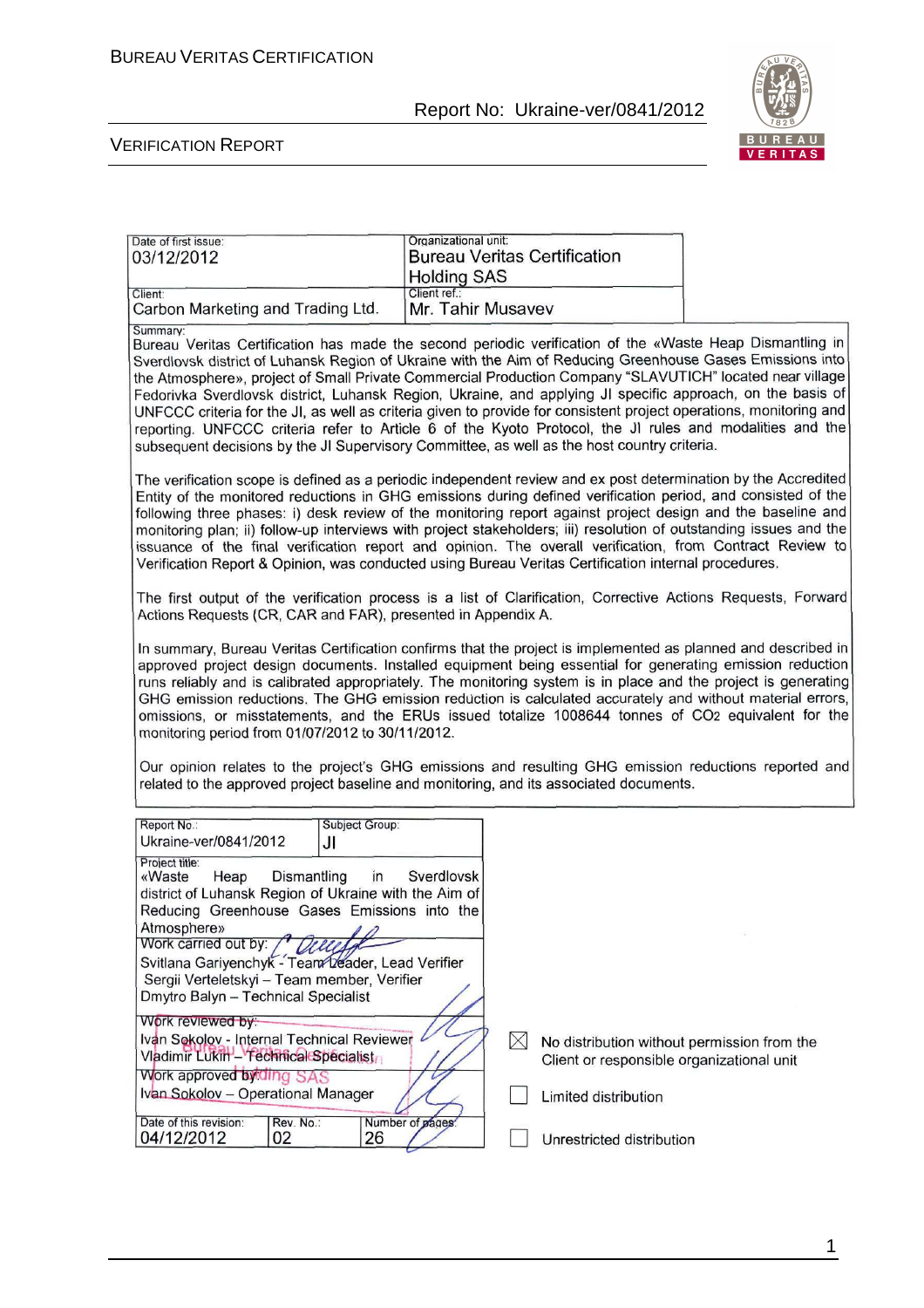

VERIFICATION REPORT

# **Table of Contents Page 2014**

| 1              |                                                                     |                |
|----------------|---------------------------------------------------------------------|----------------|
| 1.1            | Objective                                                           | 3              |
| 1.2            | Scope                                                               | 3              |
| 1.3            | <b>Verification Team</b>                                            | 3              |
| $\overline{2}$ |                                                                     |                |
| 2.1            | <b>Review of Documents</b>                                          | $\overline{4}$ |
| 2.2            | Follow-up Interviews                                                | $\overline{4}$ |
| 2.3            | Resolution of Clarification, Corrective and Forward Action Requests | 5              |
| 3              |                                                                     |                |
| 3.1            | Remaining issues and FARs from previous verifications               | 6              |
| 3.2            | Project approval by Parties involved (90-91)                        | 6              |
| 3.3            | Project implementation (92-93)                                      | 6              |
| 3.4            | Compliance of the monitoring plan with the monitoring methodology   | 7              |
| 3.5            | $(94-98)$                                                           | 8              |
|                | Revision of monitoring plan (99-100)                                | 8              |
| 3.6            | Data management (101)                                               |                |
| 3.7            | Verification regarding programmes of activities (102-110)           | 9              |
| 4              |                                                                     |                |
| 5              |                                                                     |                |
|                |                                                                     |                |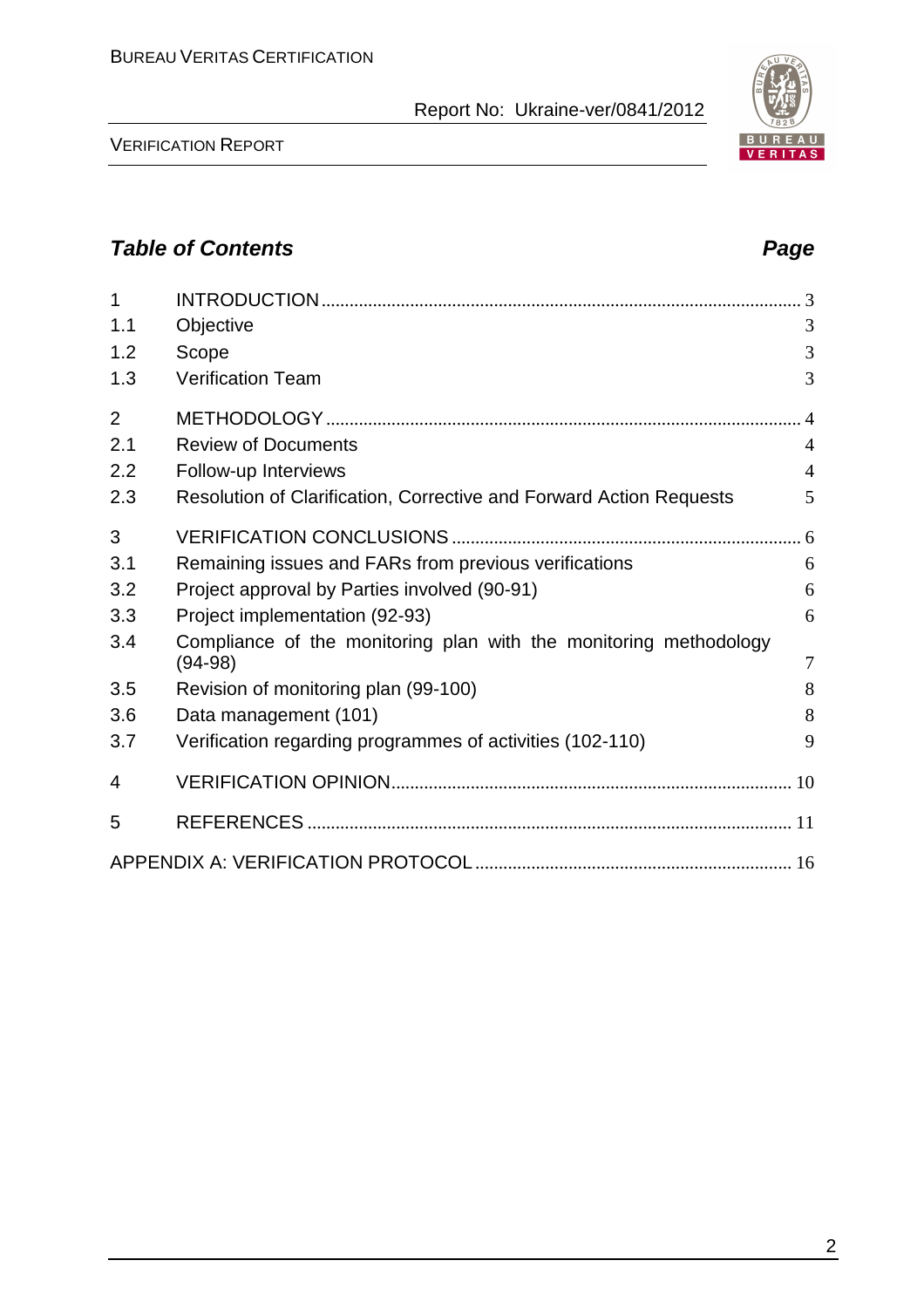

VERIFICATION REPORT

# **1 INTRODUCTION**

Carbon Marketing and Trading Ltd. has commissioned Bureau Veritas Certification to verify the emissions reductions of its JI project «Waste Heap Dismantling in Sverdlovsk district of Luhansk Region of Ukraine with the Aim of Reducing Greenhouse Gases Emissions into the Atmosphere» (hereafter called "the project") located near village Fedorivka Sverdlovsk district, Luhansk Region, Ukraine.

This report summarizes the findings of the verification of the project, performed on the basis of UNFCCC criteria, as well as criteria given to provide for consistent project operations, monitoring and reporting.

## **1.1 Objective**

Verification is the periodic independent review and ex post determination by the Accredited Independent Entity of the monitored reductions in GHG emissions during defined verification period.

The objective of verification can be divided in Initial Verification and Periodic Verification.

UNFCCC criteria refer to Article 6 of the Kyoto Protocol, the JI rules and modalities and the subsequent decisions by the JI Supervisory Committee, as well as the host country criteria.

## **1.2 Scope**

The verification scope is defined as an independent and objective review of the project design document, the project's baseline study, monitoring plan and monitoring report, and other relevant documents. The information in these documents is reviewed against Kyoto Protocol requirements, UNFCCC rules and associated interpretations.

The verification is not meant to provide any consulting towards the Client. However, stated requests for clarifications, corrective and/or forward actions may provide input for improvement of the project monitoring towards reductions in the GHG emissions.

# **1.3 Verification Team**

The verification team consists of the following personnel:

Svitlana Gariyenchyk Bureau Veritas Certification Team Leader, Climate Change Verifier

Sergii Verteletskyi Bureau Veritas Certification Climate Change Verifier

Dmytro Balyn

Bureau Veritas Certification Climate Change Verifier, Technical Specialist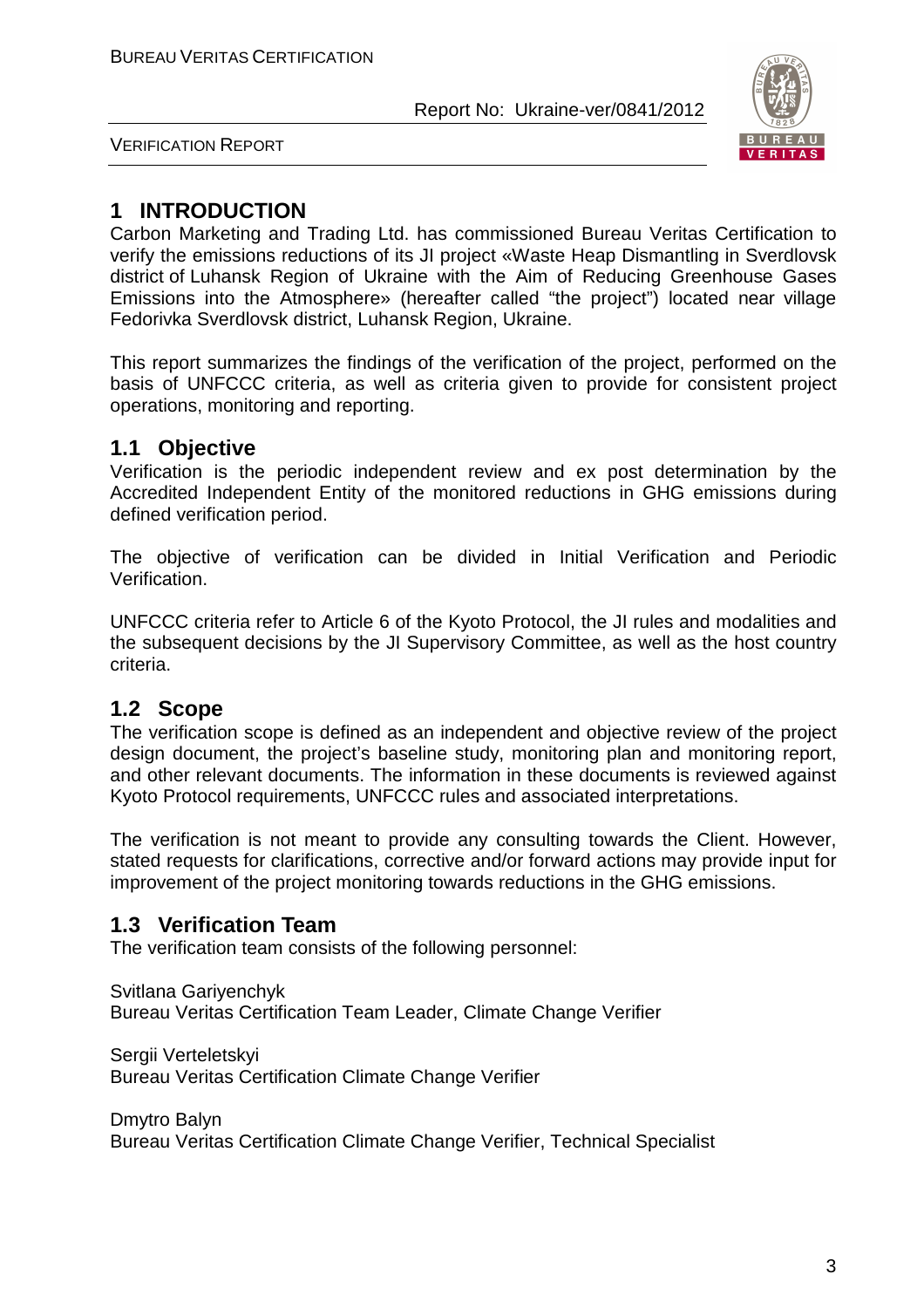

VERIFICATION REPORT

This verification report was reviewed by:

Ivan Sokolv Bureau Veritas Certification, Internal Technical Reviewer

Vladimir Lukin Technical Specialist

# **2 METHODOLOGY**

The overall verification, from Contract Review to Verification Report & Opinion, was conducted using Bureau Veritas Certification internal procedures.

In order to ensure transparency, a verification protocol was customized for the project, according to the version 01 of the Joint Implementation Determination and Verification Manual, issued by the Joint Implementation Supervisory Committee at its 19 meeting on 04/12/2009. The protocol shows, in a transparent manner, criteria (requirements), means of verification and the results from verifying the identified criteria. The verification protocol serves the following purposes:

- It organizes, details and clarifies the requirements a JI project is expected to meet;
- It ensures a transparent verification process where the verifier will document how a particular requirement has been verified and the result of the verification.

The completed verification protocol is enclosed in Appendix A to this report.

#### **2.1 Review of Documents**

The Monitoring Report (MR) submitted by Carbon Marketing and Trading Ltd. and additional background documents related to the project design and baseline, i.e. country Law, Project Design Document (PDD), and/or Guidance on criteria for baseline setting and monitoring, Host party criteria, Kyoto Protocol, Clarifications on Verification Requirements to be Checked by an Accredited Independent Entity were reviewed.

The verification findings presented in this report relate to the Monitoring Report version 01 dated 20/11/2012, version 02 dated 04/12/2012 and project as described in the determined PDD.

## **2.2 Follow-up Interviews**

On 03/12/2012 Bureau Veritas Certification performed on-site interviews with project stakeholders to confirm selected information and to resolve issues identified in the document review. Representatives of Carbon Marketing and Trading Ltd. and Small Private Commercial Production Company "SLAVUTICH" were interviewed (see References). The main topics of the interviews are summarized in Table 1.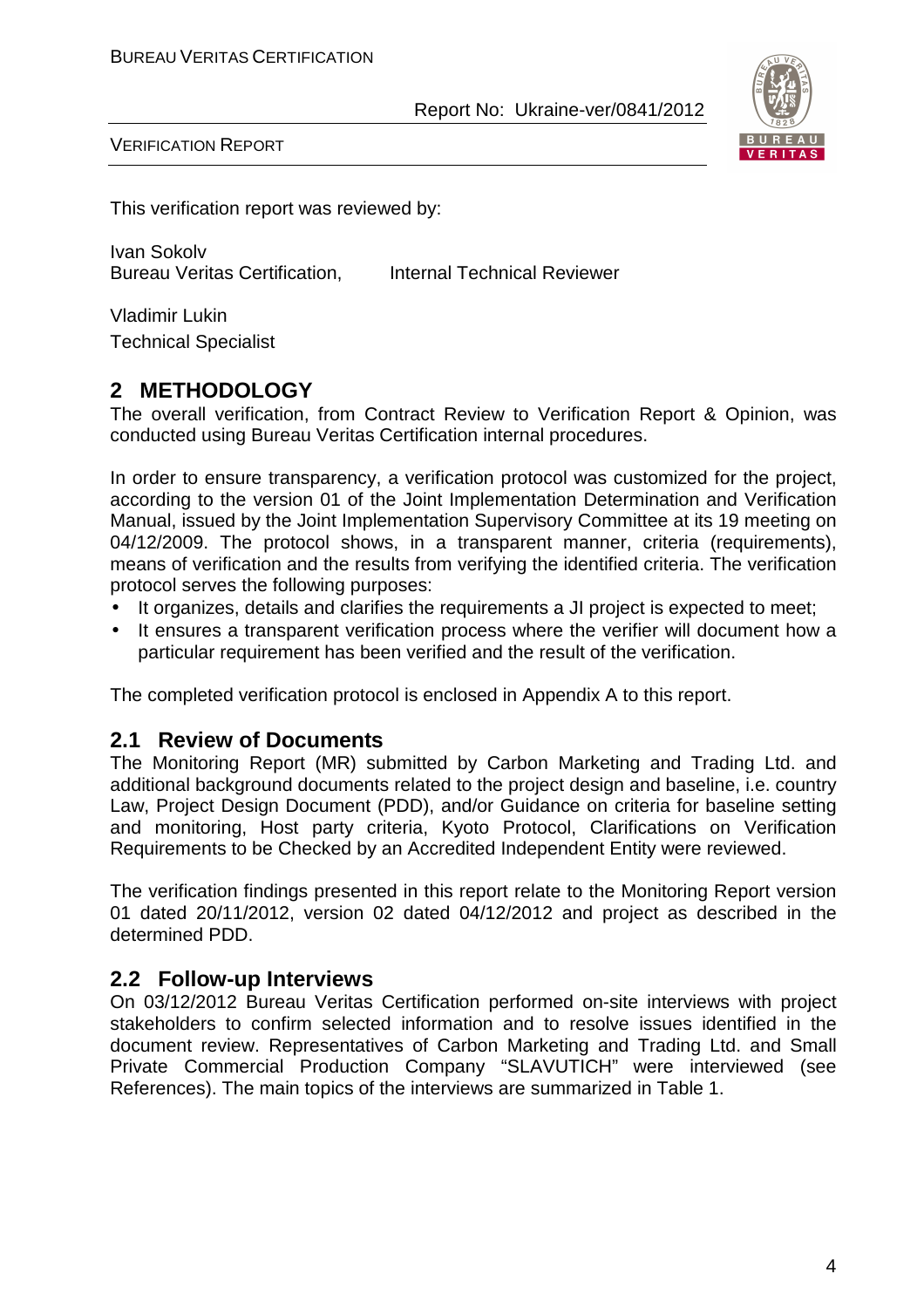

VERIFICATION REPORT

#### **Table 1 Interview topics**

| <b>Interviewed</b><br>organization                                         | <b>Interview topics</b>                                                                                                                                                                                                                                                                                                                                          |
|----------------------------------------------------------------------------|------------------------------------------------------------------------------------------------------------------------------------------------------------------------------------------------------------------------------------------------------------------------------------------------------------------------------------------------------------------|
| <b>Small Private</b><br>Commercial<br>Production<br>Company<br>"SLAVUTICH" | Project implementation status<br>Organizational structure<br>Responsibilities and authorities<br>Personnel training<br>Quality management procedures and technology<br>Records of equipment installation<br>Control of metering equipment<br>Metering record keeping system, database<br>Cross-check of the information provided in the MR with<br>other sources |
| <b>Carbon Marketing</b><br>and Trading Ltd.                                | Baseline methodology<br>Monitoring plan<br>Monitoring report<br><b>Deviations from PDD</b>                                                                                                                                                                                                                                                                       |

## **2.3 Resolution of Clarification, Corrective and Forward Action Requests**

The objective of this phase of the verification is to raise the requests for corrective actions and clarification and any other outstanding issues that needed to be clarified for Bureau Veritas Certification positive conclusion on the GHG emission reduction calculation.

If the Verification Team, in assessing the monitoring report and supporting documents, identifies issues that need to be corrected, clarified or improved with regard to the monitoring requirements, it should raise these issues and inform the project participants of these issues in the form of:

(a) Corrective action request (CAR), requesting the project participants to correct a mistake that is not in accordance with the monitoring plan;

(b) Clarification request (CL), requesting the project participants to provide additional information for the Verification Team to assess compliance with the monitoring plan;

(c) Forward action request (FAR), informing the project participants of an issue, relating to the monitoring that needs to be reviewed during the next verification period.

The Verification Team will make an objective assessment as to whether the actions taken by the project participants, if any, satisfactorily resolve the issues raised, if any, and should conclude its findings of the verification.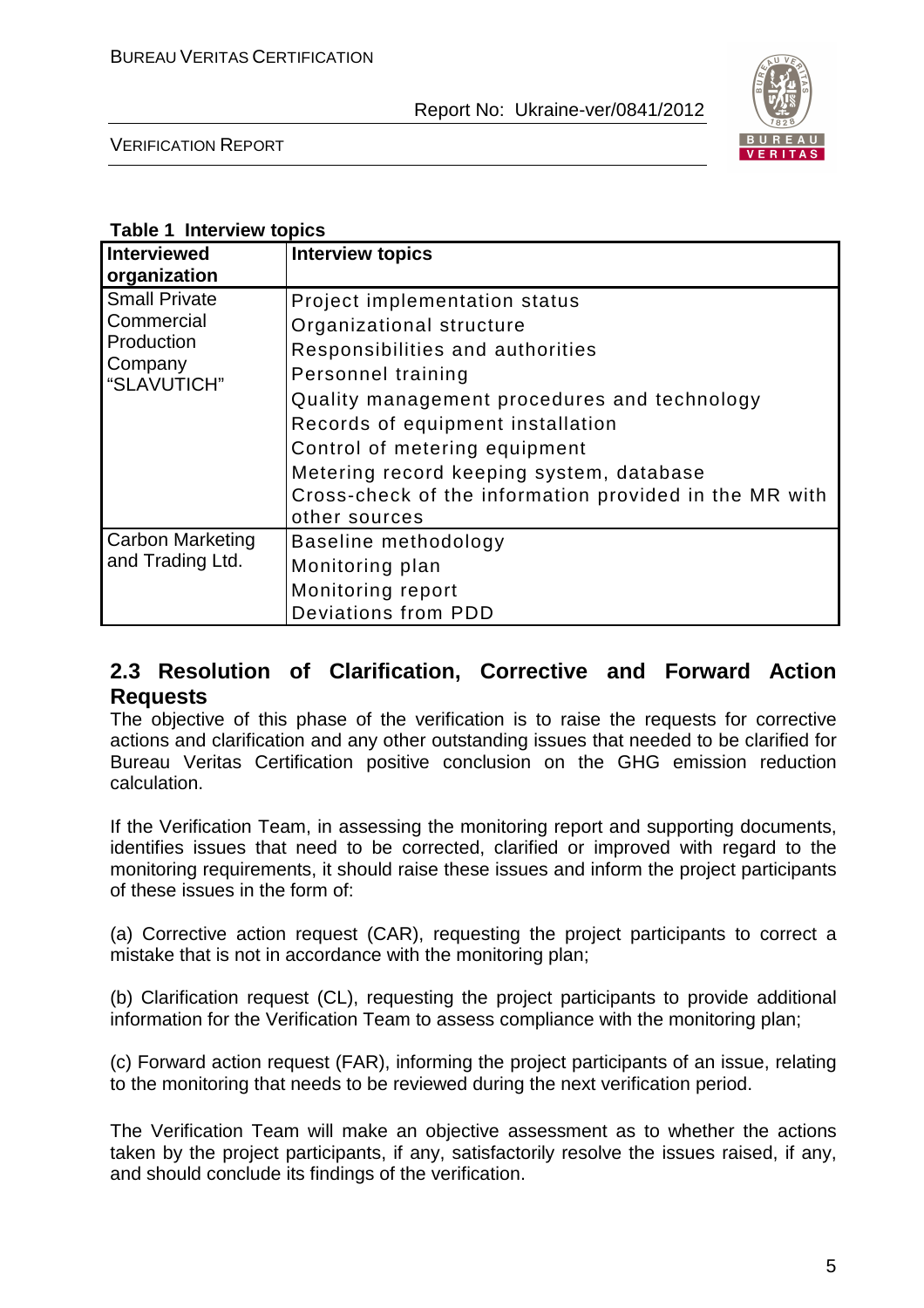

VERIFICATION REPORT

To guarantee the transparency of the verification process, the concerns raised are documented in more detail in the verification protocol in Appendix A.

# **3 VERIFICATION CONCLUSIONS**

In the following sections, the conclusions of the verification are stated.

The findings from the desk review of the original monitoring documents and the findings from interviews during the follow up visit are described in the Verification Protocol in Appendix A.

The Clarification, Corrective and Forward Action Requests are stated, where applicable, in the following sections and are further documented in the Verification Protocol in Appendix A. The verification of the Project resulted in 03 Corrective Action Requests, 03 Clarification Requests, and 0 Forward Action Requests.

The number between brackets at the end of each section corresponds to the DVM paragraph.

## **3.1 Remaining issues and FARs from previous verifications**

There are no FARs from previous verification

# **3.2 Project approval by Parties involved (90-91)**

Written project approvals by Ukraine and The Netherlands involved in the JI project have been issued by the DFP of that Party when submitting the first verification report to the secretariat for publication in accordance with paragraph 38 of the JI guidelines, at the latest.

A letter of approval from the Ukrainian Designated Focal Point was received for the proposed project, reference No. 2022/23/7, dated 27/07/2012.

A letter of approval from the Netherlands Designated Focal Point was received for the proposed project, reference 2012JI37, dated 31/07/2012.

The abovementioned written approval is unconditional.

# **3.3 Project implementation (92-93)**

The technology applied in this project is the dense medium coal washing plant. The technological process and equipment used in the project reflect current good engineering practices. The basic technology of coal washing plant has gained wide popularity in the 1990s as the most efficient process for coal washing. Technological process is advanced, does not require vast amounts of materials and workforce, is reliable and productive. The technology used in this project is state-of-the-art technology and is unlikely to be replaced by any other technology during the lifetime of the project as it offer the best quality and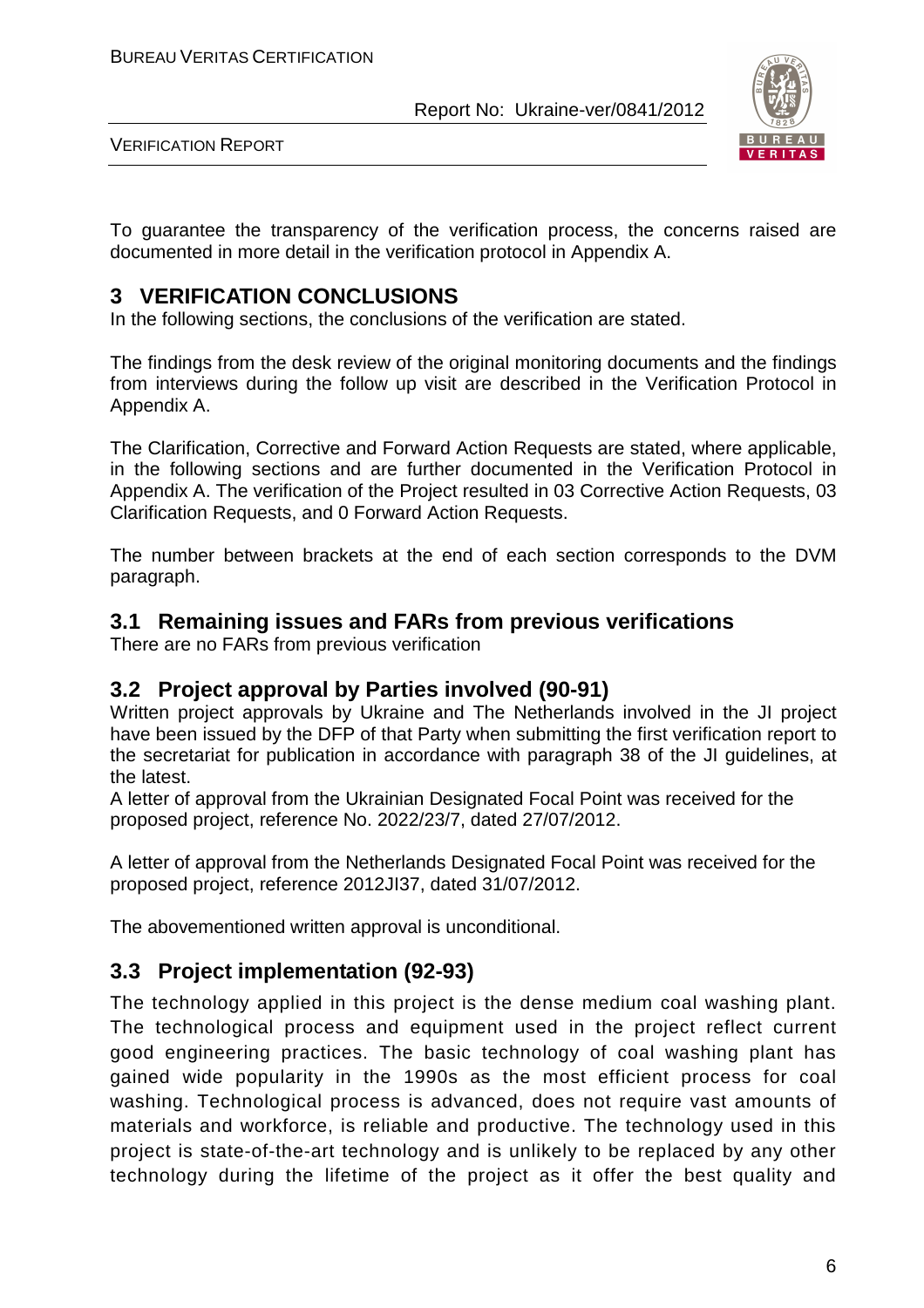

VERIFICATION REPORT

efficiency of the coal washing process among other technologies commonly used in Ukraine such as simple vibration screens and spiral separators.

The project has been initiated in the start of 2006. Installation and construction works were initiated by the end of 2007.  $15<sup>th</sup>$  of November 2007 is the date of commissioning of the beneficiation plant equipment .The operations at the facility have started on the  $15<sup>th</sup>$  of November 2007. The JI was one of the drivers for the project from the start and financial benefits provided by the JI mechanism were considered as one of the reasons to start the project and are crucial in the decision to start the operations.

All necessary equipment for the project is already implemented, and the starting date of emission reductions is 01/01/2008.

# **3.4 Compliance of the monitoring plan with the monitoring methodology (94-98)**

The monitoring occurred in accordance with the monitoring plan included in the PDD regarding which the determination has been deemed final and is so listed on the UNFCCC JI website.

For calculating the emission reductions, key factors, such as additional electricity consumption, amount of used diesel fuel, amount of coal extracted from waste heaps, ash content and moisture of fractions, influencing the baseline emissions and the activity level of the project and the emissions as well as risks associated with the project were taken into account, as appropriate.

Data sources used for calculating emission reductions, such as invoices of diesel fuel and coal, measuring equipment (electric meters, scales) are clearly identified, reliable and transparent.

The following scales were used in the project:

| The electronic strain-measuring car scales 40BATP. |                                 |
|----------------------------------------------------|---------------------------------|
| Data unit                                          |                                 |
| Producer                                           | LLC "Company                    |
|                                                    | "Vagovimiryuvalni system"       |
| <b>Type</b>                                        | The electronic car scales       |
| Serial number                                      | <b>B-088</b>                    |
| Accuracy class                                     | Medium (GOST 29329-92)          |
| Calibration                                        | 22/08/2011                      |
| <b>Calibration frequency</b>                       | 1 year                          |
| Validity                                           | SE «Luhanskstandartmetrologiya» |

The electronic strain-measuring car scales 40ВА1P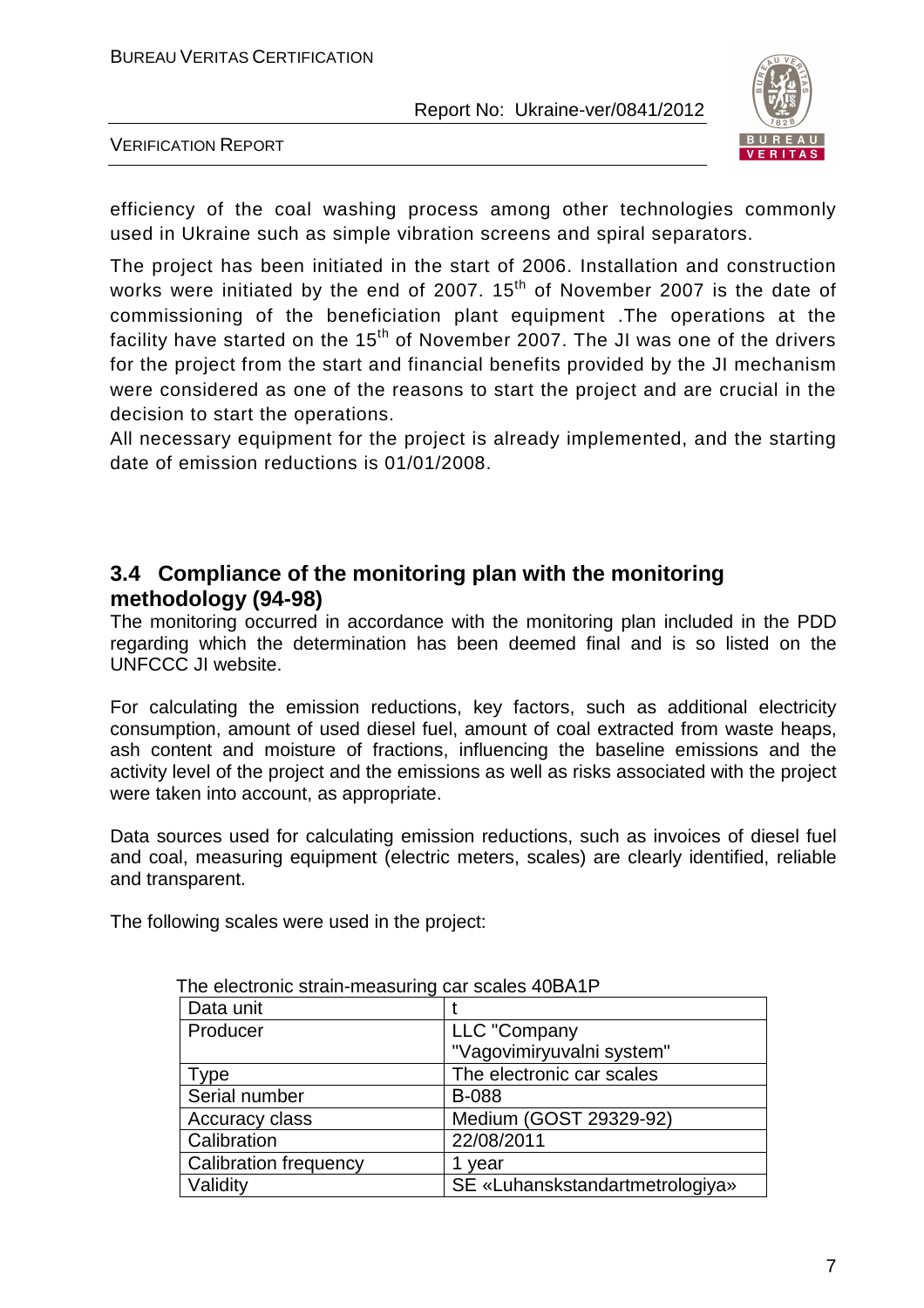

VERIFICATION REPORT

The following electric meters were used for monitoring (2008-2012):

| Meter                     | Calibration frequency | Calibartion             |
|---------------------------|-----------------------|-------------------------|
| Electronic meter LZQJ-XC  | 6 years               | $01/03/2011 -$ till now |
| Electronic meter LZQJ-XC  | 6 years               | 01/03/2011- till now    |
| Electronic meter LLE6803B | 6 years               | 01/02/2010 - till now   |

Emission factors, including default emission factors, are selected by carefully balancing accuracy and reasonableness, and appropriately justified of the choice. The calculation of emission reductions is based on conservative assumptions and the most plausible scenarios in a transparent manner.

# **3.5 Revision of monitoring plan (99-100)**

Not applicable

#### **3.6 Data management (101)**

The data and their sources, provided in monitoring report, are clearly identified, reliable and transparent.

The implementation of data collection procedures is in accordance with the monitoring plan, including the quality control and quality assurance procedures. These procedures are mentioned in the section "References" of this report.

The function of the monitoring equipment, including its calibration status, is in order.

The evidence and records used for the monitoring are maintained in a traceable manner.

The data collection and management system for the project is in accordance with the monitoring plan:

The operational and management structure (as shown in below the figure) and the responsibilities of the principals are as follows. Ultimate responsibility for the project rests with the JI Project Manager.

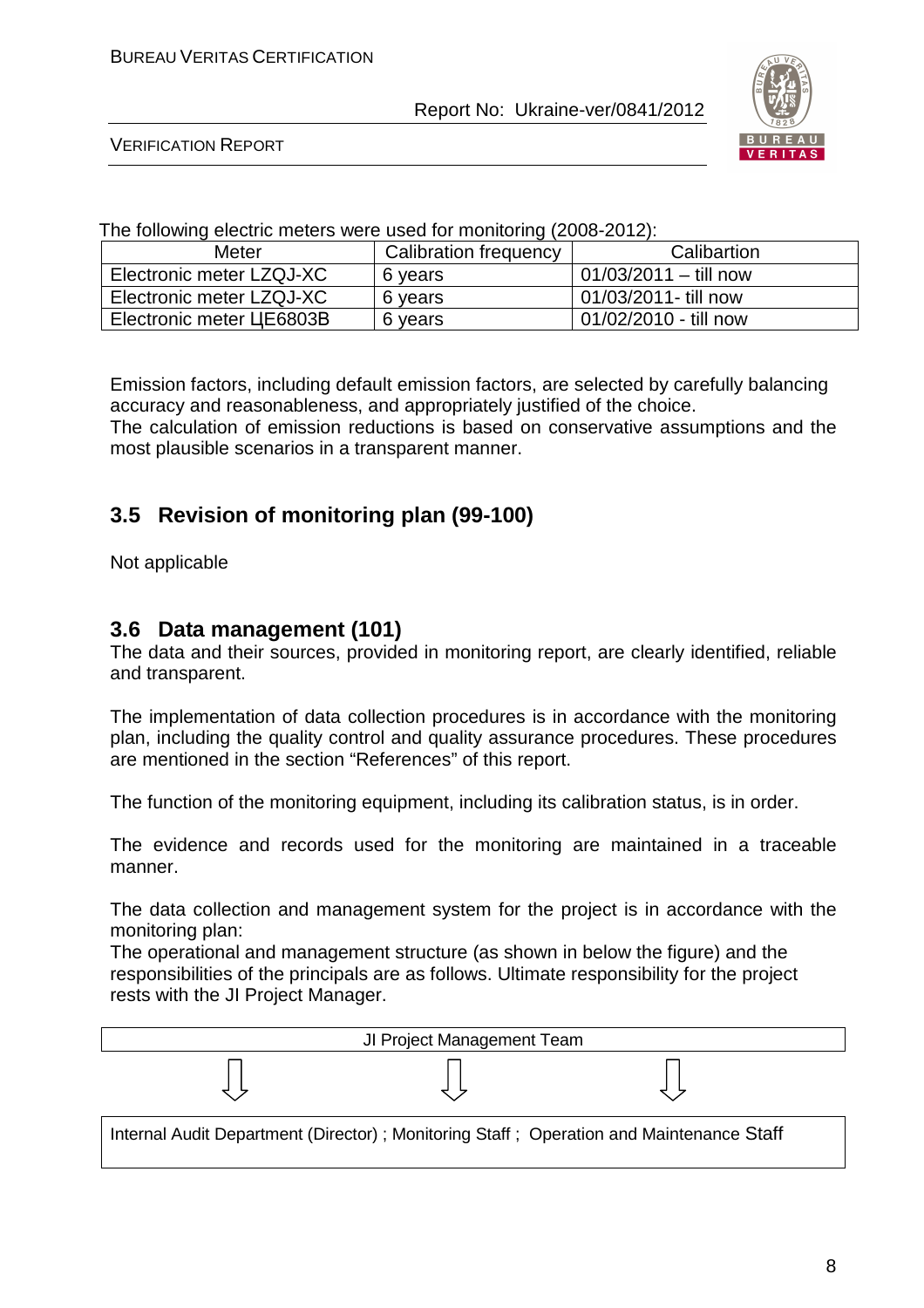

VERIFICATION REPORT

The JI Project Manager is responsible for:

- Checking and signing off all project operational-related activities
- Appointing and liaising with the accredited independent entity (AIE)
- Identifying an audit team leader to be appointed by the Chief Engineer or a delegated authority
- Appointing a JI technical team to undertake the operational activities
- Organizing training and refresher courses

• Preparing and supervising a Health and Safety Plan for the JI technical team

- Supervising the work of the JI technical team
- Cross checking reported volumes and sales receipts

Internal Audit Department (Director)

The project owner - Small Private Commercial Production Company "SLAVUTICH" implemented provisions of this monitoring plan into its organizational and quality management structure. For monitoring, collection, registration, visualization, archiving, reporting of the monitored data and periodical checking of the measurement devices the management team headed by the Director of the company is responsible.

The monitoring staff is responsible for:

• Monitoring and recording of the relevant parameters

The operation and maintenance staff are responsible for:

• Operation and maintenance of the project infrastructure

• Service and maintenance equipment is performed by technical personnel beneficiation plant.

# **3.7 Verification regarding programmes of activities (102-110)**

Not applicable

## **4 VERIFICATION OPINION**

Bureau Veritas Certification has performed the second periodic verification of the «Waste Heap Dismantling in Sverdlovsk district of Luhansk Region of Ukraine with the Aim of Reducing Greenhouse Gases Emissions into the Atmosphere» Project in Ukraine, which applies JI specific approach. The verification was performed on the basis of UNFCCC criteria and host country criteria and also on the criteria given to provide for consistent project operations, monitoring and reporting.

The verification consisted of the following three phases: i) desk review of the monitoring report against the project design and the baseline and monitoring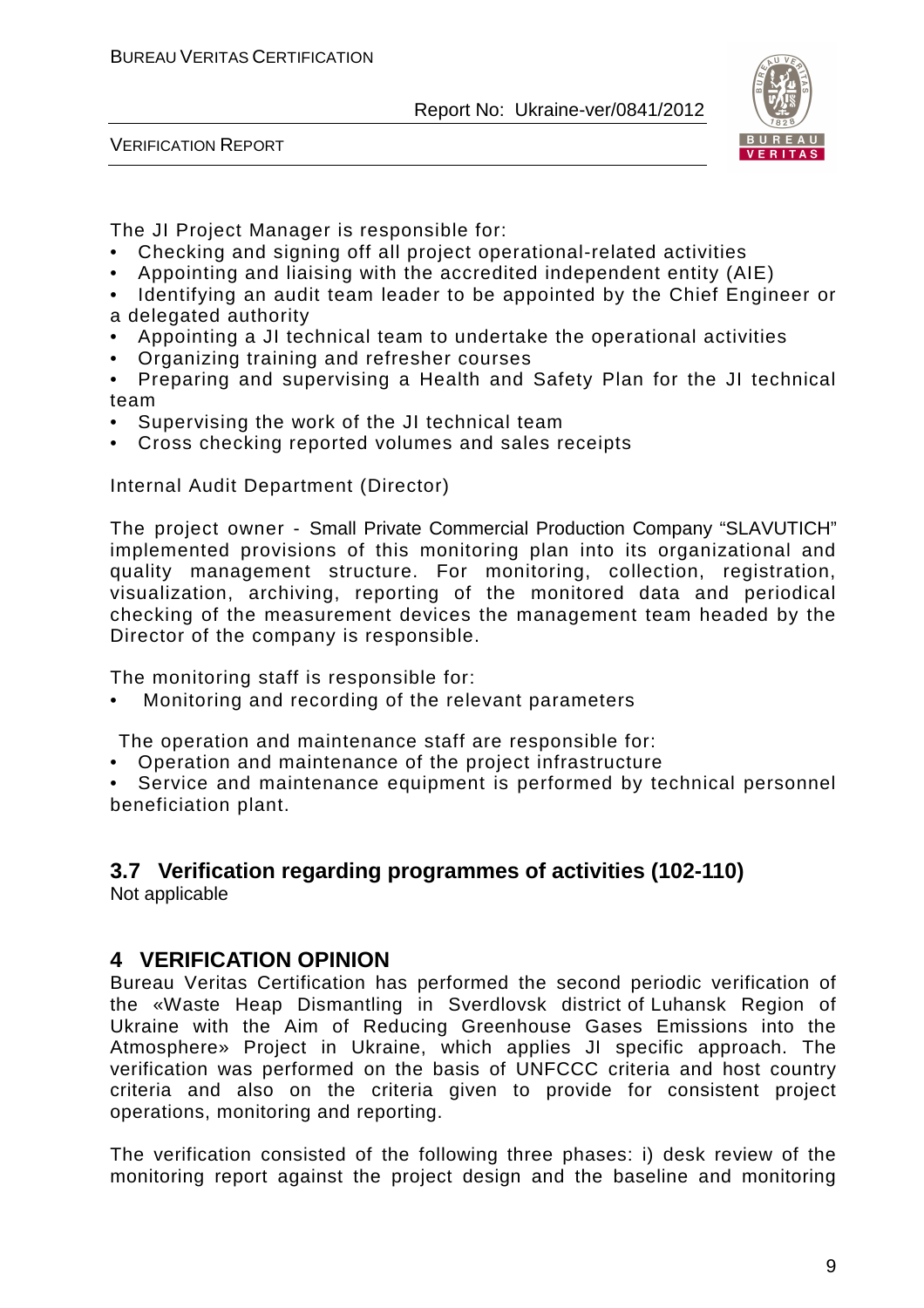

VERIFICATION REPORT

plan; ii) follow-up interviews with project stakeholders; iii) resolution of outstanding issues and the issuance of the final verification report and opinion.

The management of Carbon Marketing and Trading Ltd. is responsible for the preparation of the GHG emissions data and the reported GHG emissions reductions of the project on the basis set out within the project Monitoring Plan indicated in the final PDD version. The development and maintenance of records and reporting procedures in accordance with that plan, including the calculation and determination of GHG emission reductions from the project, is the responsibility of the management of the project.

Bureau Veritas Certification verified the Project Monitoring Report version 02 for the reporting period as indicated below. Bureau Veritas Certification confirms that the project is implemented as planned and described in approved project design document. Installed equipment being essential for generating emission reduction runs reliably and is calibrated appropriately. The monitoring system is in place and the project is generating GHG emission reductions.

Bureau Veritas Certification can confirm that the GHG emission reduction is accurately calculated and is free of material errors, omissions, or misstatements. Our opinion relates to the project's GHG emissions and resulting GHG emissions reductions reported and related to the approved project baseline and monitoring, and its associated documents. Based on the information we have seen and evaluated, we confirm, with a reasonable level of assurance, the following statement:

| Reporting period: From 01/07/2012 to 30/11/2012 |          |                           |  |  |
|-------------------------------------------------|----------|---------------------------|--|--|
| <b>Baseline emissions</b>                       | :794266  | tonnes of CO2 equivalent. |  |  |
| Project emissions                               | :1009    | tonnes of CO2 equivalent. |  |  |
| Leakage                                         | :-215387 | tonnes of CO2 equivalent. |  |  |
| <b>Emission Reductions</b>                      | :1008644 | tonnes of CO2 equivalent. |  |  |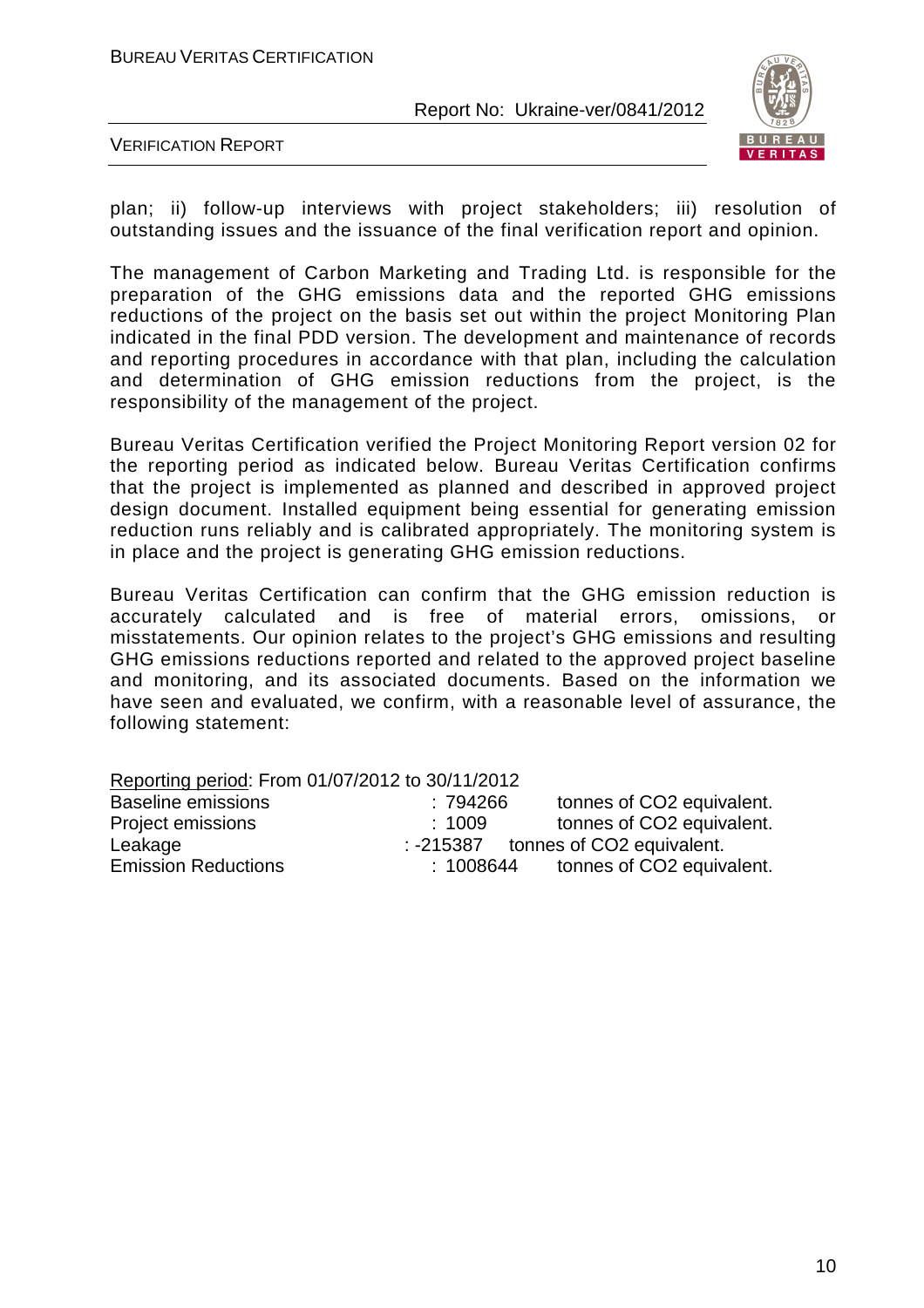

VERIFICATION REPORT

# **5 REFERENCES**

#### **Category 1 Documents:**

Documents provided by Carbon Marketing and Trading Ltd. and Small Private Commercial Production Company "SLAVUTICH" that relate directly to the GHG components of the project.

- /1/ Project Design Document «Waste Heap Dismantling in Sverdlovsk district of Luhansk Region of Ukraine with the Aim of Reducing Greenhouse Gases missions into the Atmosphere» version 2.0 dated 10/07/2012
- /2/ Project Design Document «Waste Heap Dismantling in Sverdlovsk district of Luhansk Region of Ukraine with the Aim of Reducing Greenhouse Gases missions into the Atmosphere» version 1.0 dated 06/06/2012
- /3/ Monitoring Report «Waste Heap Dismantling in Sverdlovsk district of Luhansk Region of Ukraine with the Aim of Reducing Greenhouse Gases missions into the Atmosphere» version 01 dated 20 November 2012
- /4/ Monitoring Report «Waste Heap Dismantling in Sverdlovsk district of Luhansk Region of Ukraine with the Aim of Reducing Greenhouse Gases missions into the Atmosphere» version 02 dated 04 December 2012
- /5/ Excel file "ER\_Calculation\_Slavutich\_MR\_v1" dated 20 November 2012
- /6/ Excel file "ER\_Calculation\_Slavutich\_MR\_v2" dated 04 December 2012
- /7/ Letter of Approval # 2012JI37 issued by the NL Agency Ministry of Economic Affairs, Agriculture and Innovation dated 31/07/2012
- /8/ Letter of Approval # 2022/23/7 dated 27/07/2012, issued by State Environmental Investment Agency of Ukraine
- /9/ Determination and Verification Manual, version 01
- /10/ National inventory report of Ukraine for 1990 2009

#### **Category 2 Documents:**

Background documents related to the design and/or methodologies employed in the design or other reference documents.

- /1/ Certificate on laboratory attestation dated 22/08/2011
- /2/ Weighting certificate on coal dated 14/02/2008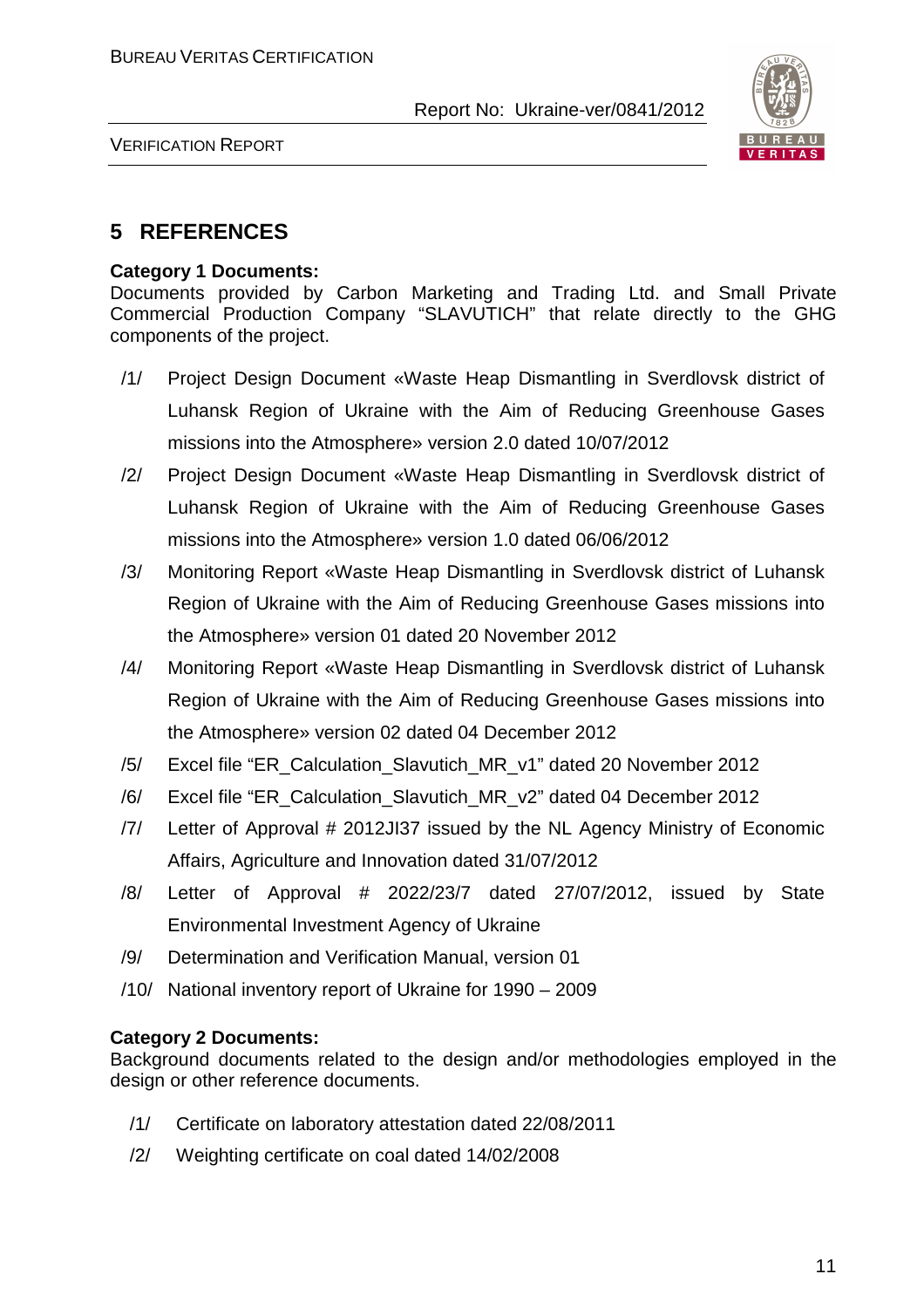

| /3/  | Weighting certificate on coal dated 15/02/2008            |
|------|-----------------------------------------------------------|
| /4/  | Weighting certificate on coal dated 16/02/2008            |
| /5/  | Weighting certificate on coal dated 17/02/2008            |
| /6/  | Weighting certificate on coal dated 18/02/2008            |
| /7/  | Weighting certificate on coal dated 19/02/2008            |
| /8/  | Weighting certificate on coal dated 20/02/2008            |
| /9/  | Weighting certificate on coal dated 21/02/2008            |
| /10/ | Weighting certificate on coal dated 22/02/2008            |
| /11/ | Weighting certificate on coal dated 23/02/2008            |
| /12/ | Weighting certificate on coal dated 24/02/2008            |
| /13/ | Weighting certificate on coal dated 25/02/2008            |
| /14/ | Weighting certificate on coal dated 25/02/2008            |
| /15/ | Weighting certificate on coal dated 26/02/2008            |
|      | /16/ Weighting certificate on coal dated 27/02/2008       |
|      | /17/ Weighting certificate on coal dated 28/02/2008       |
| /18/ | Agreement # 20/12 on service dated 20/12/2007             |
| /19/ | Agreement # 632 dated 26.06.2009 on energy supply service |
| /20/ | Consignation agreement dated 03/01/2008                   |
| /21/ | Agreement # 02-01/2008 dated 02/01/2008                   |
| /22/ | Weighting certificate on coal dated 16/01/2008            |
|      | /23/ Weighting certificate on coal dated 14/01/2008       |
|      | /24/ Weighting certificate on coal dated 15/01/2008       |
|      | /25/ Weighting certificate on coal dated 17/01/2008       |
| /26/ | Weighting certificate on coal dated 18/01/2008            |
| /27/ | Weighting certificate on coal dated 20/01/2008            |
| /28/ | Weighting certificate on coal dated 21/01/2008            |
| /29/ | Weighting certificate on coal dated 22/01/2008            |
| /30/ | Weighting certificate on coal dated 23/01/2008            |
| /31/ | Weighting certificate on coal dated 24/01/2008            |
| /32/ | Weighting certificate on coal dated 25/01/2008            |
|      | /33/ Weighting certificate on coal dated 26/01/2008       |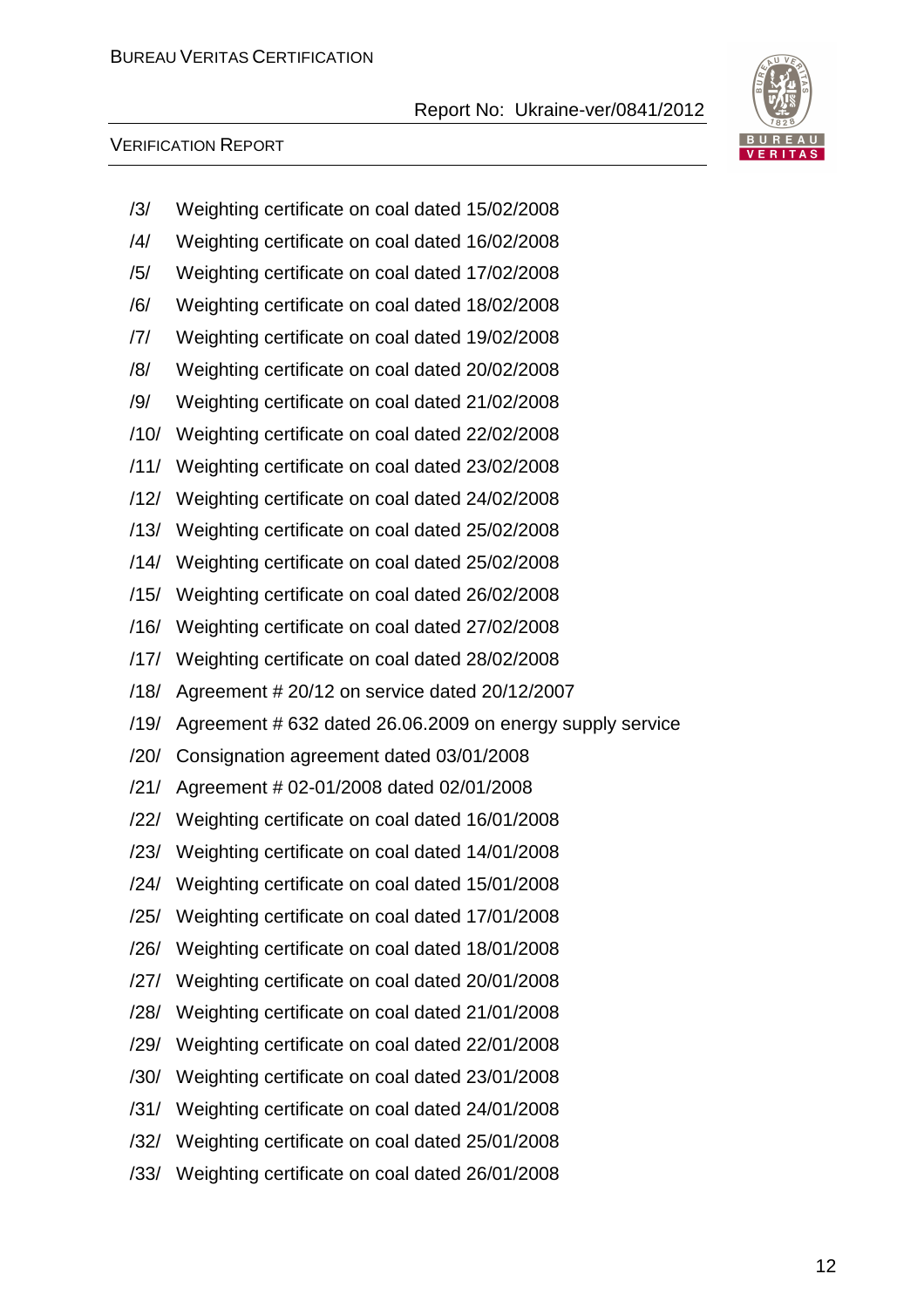

- /34/ Weighting certificate on coal dated 27/01/2008
- /35/ Weighting certificate on coal dated 28/01/2008
- /36/ Weighting certificate on coal dated 29/01/2008
- /37/ Weighting certificate on coal dated 30/01/2008
- /38/ Weighting certificate on coal dated 31/01/2008
- /39/ Agreement # 19/05 dated 18/05/2007 on delivery and installation of equipment
- /40/ Technical calibration statement on measuring equipment in electric installations up to 1000V
- /41/ Sealing certificate on measuring equipment dated 27/01/2012
- /42/ Sealing certificate on measuring equipment dated 23/10/2012
- /43/ Sealing certificate on measuring equipment dated 21/05/2012
- /44/ Passport on transformer type TM, serial # 1114167
- /45/ Quality certificate on coal # 285
- /46/ Weighting certificate on coal dated 01/05/2010
- /47/ Weighting certificate on coal dated 02/05/2010
- /48/ Weighting certificate on coal dated 03/05/2010
- /49/ Weighting certificate on coal dated 04/05/2010
- /50/ Weighting certificate on coal dated 05/05/2010
- /51/ Weighting certificate on coal dated 06/05/2010
- /52/ Weighting certificate on coal dated 07/05/2010
- /53/ Weighting certificate on coal dated 08/05/2010
- /54/ Weighting certificate on coal dated 09/05/2010
- /55/ Weighting certificate on coal dated 10/05/2010
- /56/ Weighting certificate on coal dated 11/05/2010
- /57/ Weighting certificate on coal dated 12/05/2010
- /58/ Weighting certificate on coal dated 13/05/2010
- /59/ Weighting certificate on coal dated 14/05/2010
- /60/ Weighting certificate on coal dated 15/05/2010
- /61/ Weighting certificate on coal dated 16/05/2010
- /62/ Weighting certificate on coal dated 17/05/2010
- /63/ Weighting certificate on coal dated 18/05/2010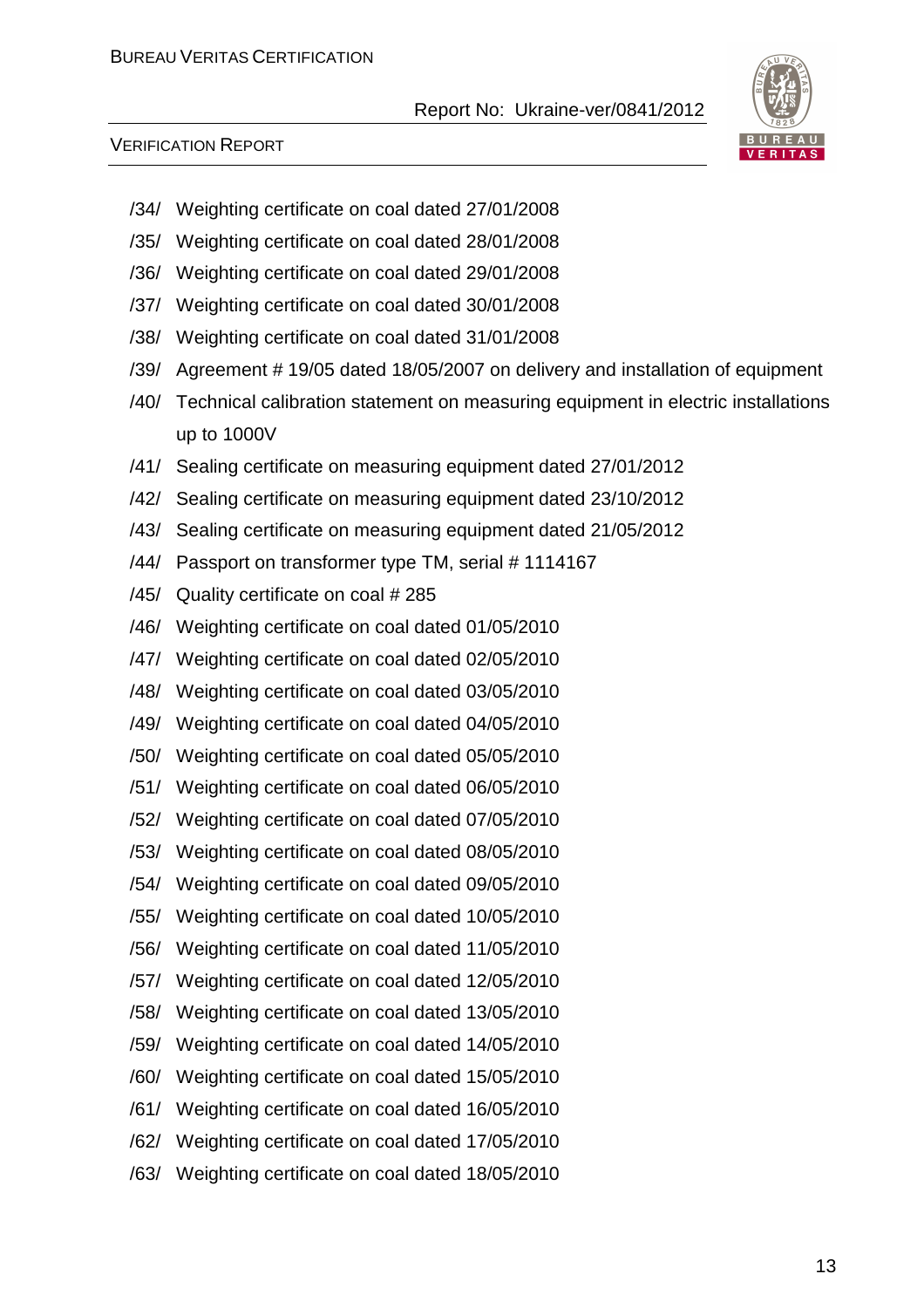

| /64/ | Weighting certificate on coal dated 19/05/2010 |
|------|------------------------------------------------|
| /65/ | Weighting certificate on coal dated 20/05/2010 |
| /66/ | Weighting certificate on coal dated 21/05/2010 |
| /67/ | Weighting certificate on coal dated 22/05/2010 |
| /68/ | Weighting certificate on coal dated 23/05/2010 |
| /69/ | Weighting certificate on coal dated 24/05/2010 |
| /70/ | Weighting certificate on coal dated 25/05/2010 |
| /71/ | Weighting certificate on coal dated 26/05/2010 |
| /72/ | Weighting certificate on coal dated 27/05/2010 |
| /73/ | Weighting certificate on coal dated 28/05/2010 |
| /74/ | Weighting certificate on coal dated 29/05/2010 |
| /75/ | Weighting certificate on coal dated 30/05/2010 |
| /76/ | Invoice on diesel for September 2010           |
| 77   | Invoice on diesel for October 2010             |
| /78/ | Invoice on diesel for November 2010            |
| /79/ | Invoice on diesel for December 2010            |
| /80/ | Invoice on diesel for January 2011             |
| /81/ | Invoice on diesel for February 2011            |
| /82/ | Invoice on diesel for March 2011               |
| /83/ | Invoice on diesel for April 2011               |
| /84/ | Invoice on diesel for May 2011                 |
| /85/ | Invoice on diesel for March 2009               |
| /86/ | Invoice on diesel for April 2009               |
| /87/ | Invoice on diesel for May 2009                 |
| /88/ | Invoice on diesel for June 2009                |
| /89/ | Invoice on diesel for July 2009                |
| /90/ | Invoice on diesel for August 2009              |
| /91/ | Invoice on diesel for September 2009           |
| /92/ | Invoice on diesel for October 2009             |
| /93/ | Invoice on diesel for November 2009            |
| /94/ | Inquiry on electricity consumption for 2012    |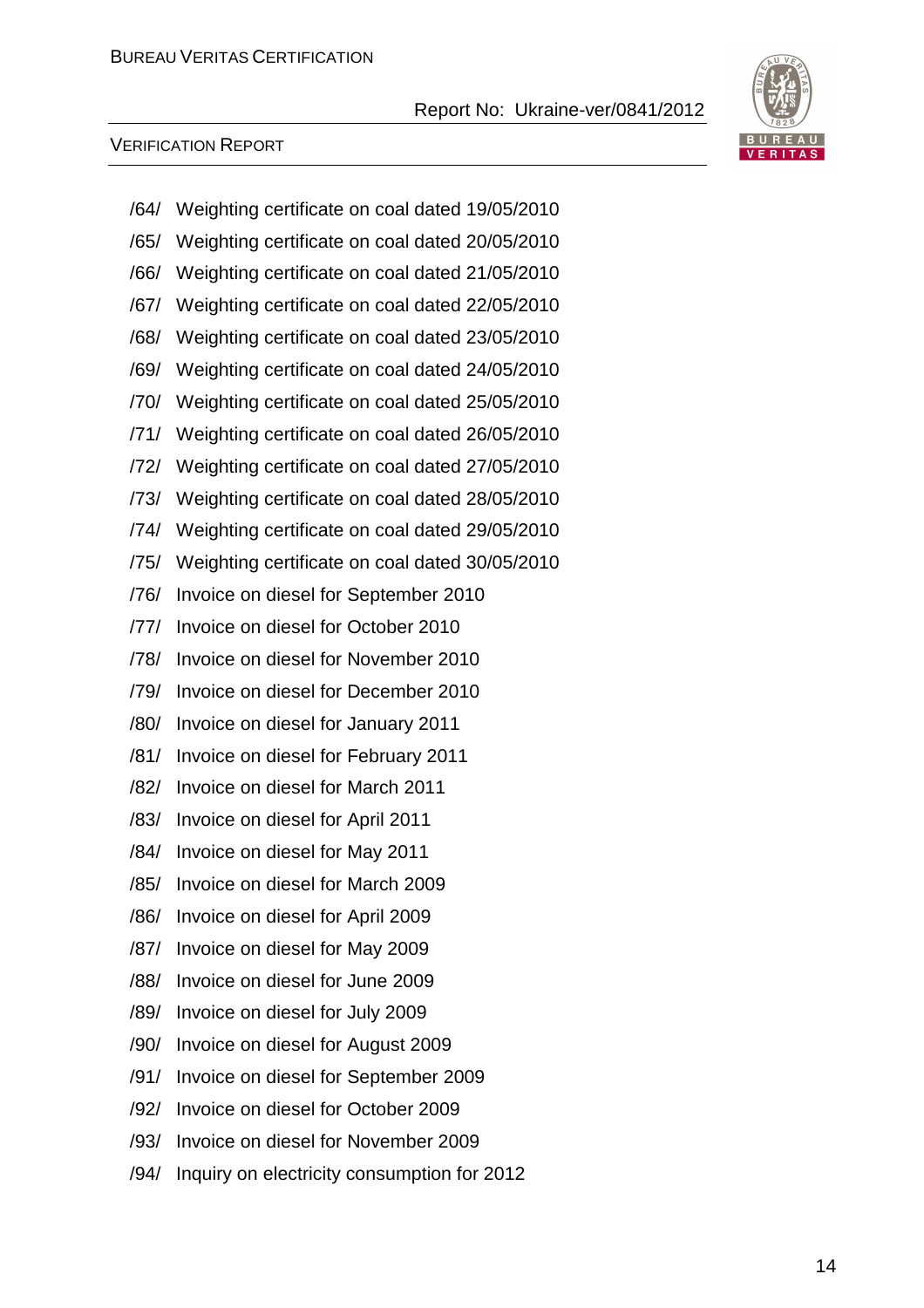

#### VERIFICATION REPORT

- /95/ Data on coal mined for August 2012
- /96/ Data on coal mined for September 2012
- /97/ Data on coal mined for October 2012
- /98/ Data on coal mined for July 2012
- /99/ Railway invoices on coal for the period of 01/07/2012-30/11/2012
- /100/ Invoice on diesel for July 2012
- /101/ Invoice on diesel for August 2012
- /102/ Invoice on diesel for September 2012
- /103/ Invoice on diesel for October 2012
- /104/ Invoice on diesel for November 2012

#### **Persons interviewed:**

List persons interviewed during the verification or persons that contributed with other information that are not included in the documents listed above.

- /1/ V. Kumonok director of Small Private Commercial Production Company "SLAVUTICH"
- /2/ V. Holodnik Head of production department
- /3/ V. Kornuhov cheef engineer of Small Private Commercial Production Company "SLAVUTICH"
- /4/ Tahir Musayev representative of the project Developer СARBON MARKETING AND TRADING LTD
- /5/ Valentina Bubenok representative of the project Developer СARBON MARKETING AND TRADING LTD

Please do *not* delete the Bookmark named "numPages" on this last page in the report.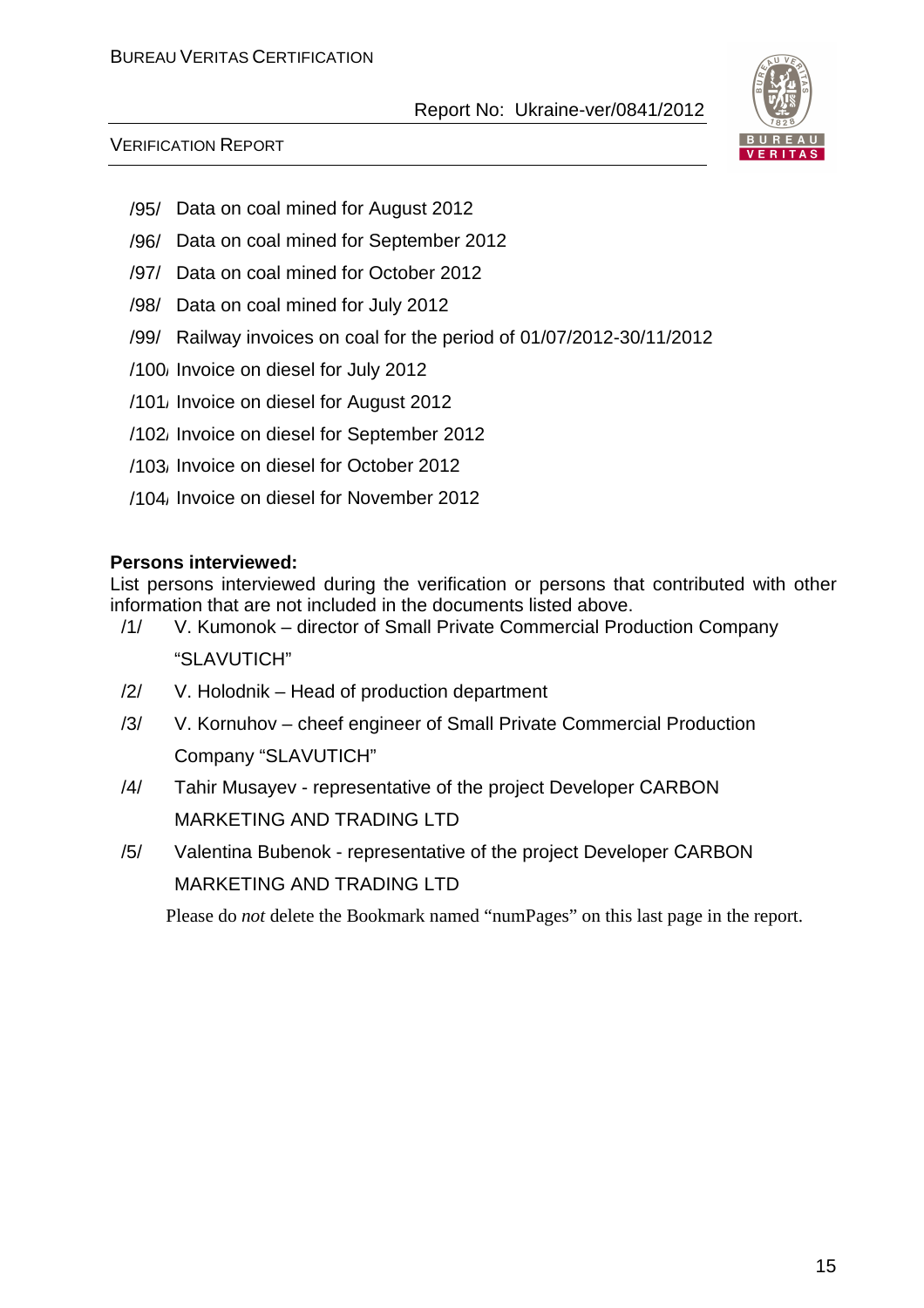

VERIFICATION REPORT

APPENDIX A: VERIFICATION PROTOCOL

#### **BUREAU VERITAS CERTIFICATION HOLDING SAS**

#### **VERIFICATION PROTOCOL**

**Check list for verification, according to the JOINT IMPLEMENTATION DETERMINATION AND VERIFICATION MANUAL (Version 01)** 

| <b>DVM</b><br>Paragra | <b>Check Item</b>                                                                                                                                                                                                                                                                 | <b>Initial finding</b>                                                                                                                                                                                                                                    | <b>Draft</b><br><b>Conclusio</b> | <b>Final</b><br><b>Conclusio</b> |
|-----------------------|-----------------------------------------------------------------------------------------------------------------------------------------------------------------------------------------------------------------------------------------------------------------------------------|-----------------------------------------------------------------------------------------------------------------------------------------------------------------------------------------------------------------------------------------------------------|----------------------------------|----------------------------------|
| ph                    |                                                                                                                                                                                                                                                                                   |                                                                                                                                                                                                                                                           | $\mathsf{n}$                     | $\mathsf{n}$                     |
|                       | <b>Project approvals by Parties involved</b>                                                                                                                                                                                                                                      |                                                                                                                                                                                                                                                           |                                  |                                  |
| 90                    | Has the DFPs of at least one Party<br>involved, other than the host Party,<br>issued a written project approval when<br>submitting the first verification report to<br>the secretariat for publication in<br>accordance with paragraph 38 of the JI<br>guidelines, at the latest? | Written project approvals from Ukraine and the<br>Netherlands have been issued by the DFP of<br>those Parties when submitting the first verification<br>report to the secretariat for publication in<br>accordance with paragraph 38 of the JI guidelines | <b>OK</b>                        | <b>OK</b>                        |
| 91                    | Are all the written project approvals by<br>Parties involved unconditional?                                                                                                                                                                                                       | Yes, all the written approvals by Parties involved<br>are unconditional                                                                                                                                                                                   | <b>OK</b>                        | <b>OK</b>                        |
|                       | <b>Project implementation</b>                                                                                                                                                                                                                                                     |                                                                                                                                                                                                                                                           |                                  |                                  |
| 92                    | Has the project been implemented in<br>accordance with the PDD regarding  <br>which the determination has been<br>deemed final and is so listed on the<br><b>UNFCCC JI website?</b>                                                                                               | Yes, the project has been implemented in<br>accordance with the PDD version 02                                                                                                                                                                            | <b>OK</b>                        | <b>OK</b>                        |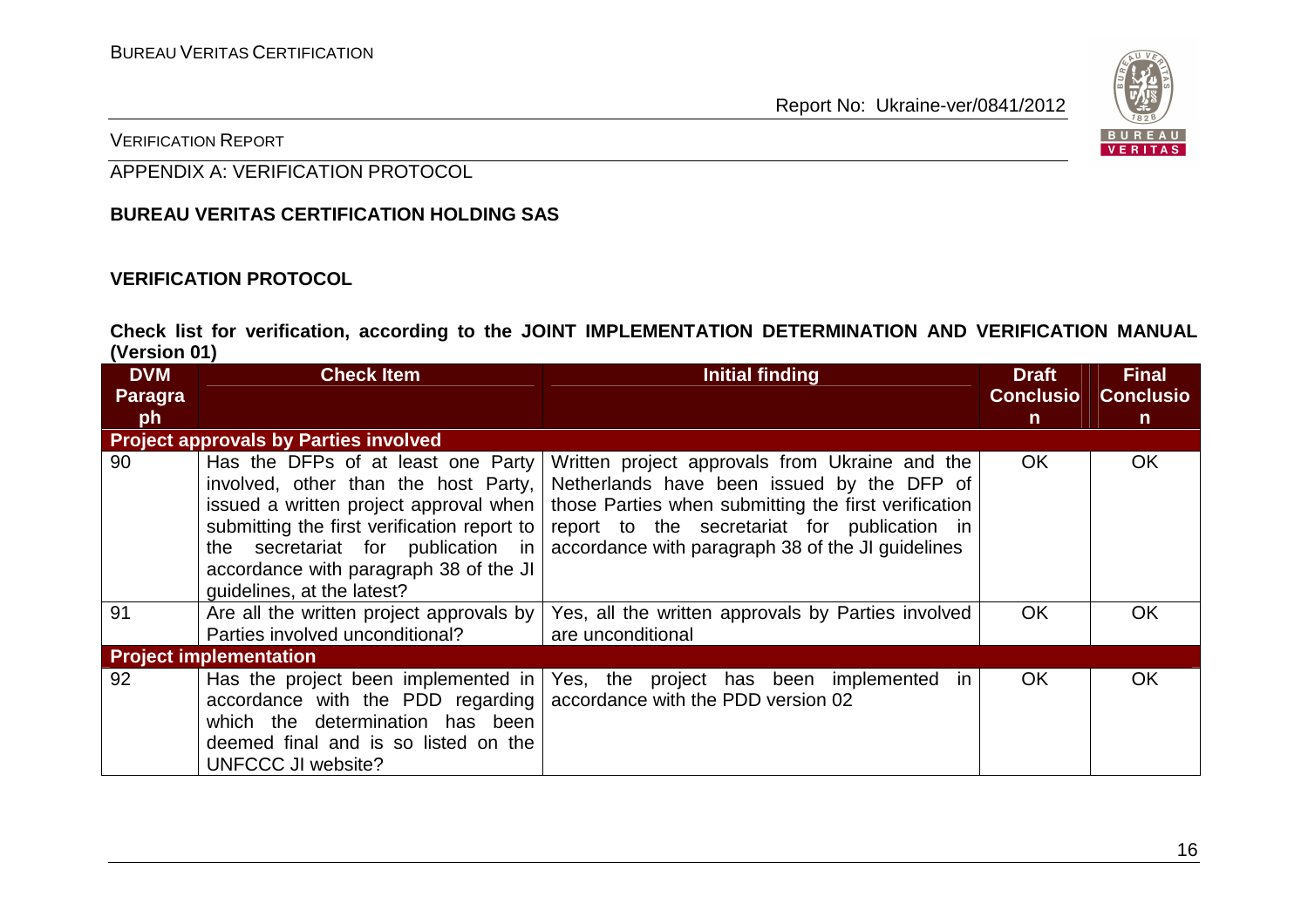

| <b>VERIFICATION REPORT</b>         |                                                                                                                                                                                                    |                                                                                                                                                                                                                                                                                                                                                                                                                                       |                                             | BUREAU<br>VERITAS                                |
|------------------------------------|----------------------------------------------------------------------------------------------------------------------------------------------------------------------------------------------------|---------------------------------------------------------------------------------------------------------------------------------------------------------------------------------------------------------------------------------------------------------------------------------------------------------------------------------------------------------------------------------------------------------------------------------------|---------------------------------------------|--------------------------------------------------|
| <b>DVM</b><br><b>Paragra</b><br>ph | <b>Check Item</b>                                                                                                                                                                                  | <b>Initial finding</b>                                                                                                                                                                                                                                                                                                                                                                                                                | <b>Draft</b><br><b>Conclusio</b><br>n       | <b>Final</b><br><b>Conclusio</b><br>$\mathsf{n}$ |
| 93                                 | What is the status of operation of the<br>project during the monitoring period?                                                                                                                    | CL <sub>01</sub><br>Please, clarify if some project equipment has not<br>been working during monitoring period. Please<br>specify these cases.<br>CAR01<br>Please provide data on electricity consumed<br>within the monitoring period.<br>CAR <sub>02</sub><br>Please provide invoices on diesel consumed within<br>the MP.<br>CAR03<br>Please provide weighting acts on amount of coal<br>dismantled form waste heap within the MP. | CL <sub>01</sub><br>CAR01<br>CAR02<br>CAR03 | OK                                               |
|                                    | <b>Compliance with monitoring plan</b>                                                                                                                                                             |                                                                                                                                                                                                                                                                                                                                                                                                                                       |                                             |                                                  |
| 94                                 | Did the monitoring occur in accordance<br>with the monitoring plan included in the<br>PDD regarding which the determination<br>has been deemed final and is so listed<br>on the UNFCCC JI website? | The monitoring occurred in accordance with the<br>monitoring plan included in the PDD                                                                                                                                                                                                                                                                                                                                                 | <b>OK</b>                                   | <b>OK</b>                                        |
| 95(a)                              | For calculating the emission reductions<br>or enhancements of net removals, were<br>key factors, e.g. those listed in 23 (b)<br>$(i)$ -(vii) above, influencing the baseline                       | For calculating the emission reductions<br>key<br>factors, e.g. those listed Section B.2 of the<br>determined PDD version 2.0., as well as Section<br>3.4 of the present Verification Report, influencing                                                                                                                                                                                                                             | <b>OK</b>                                   | <b>OK</b>                                        |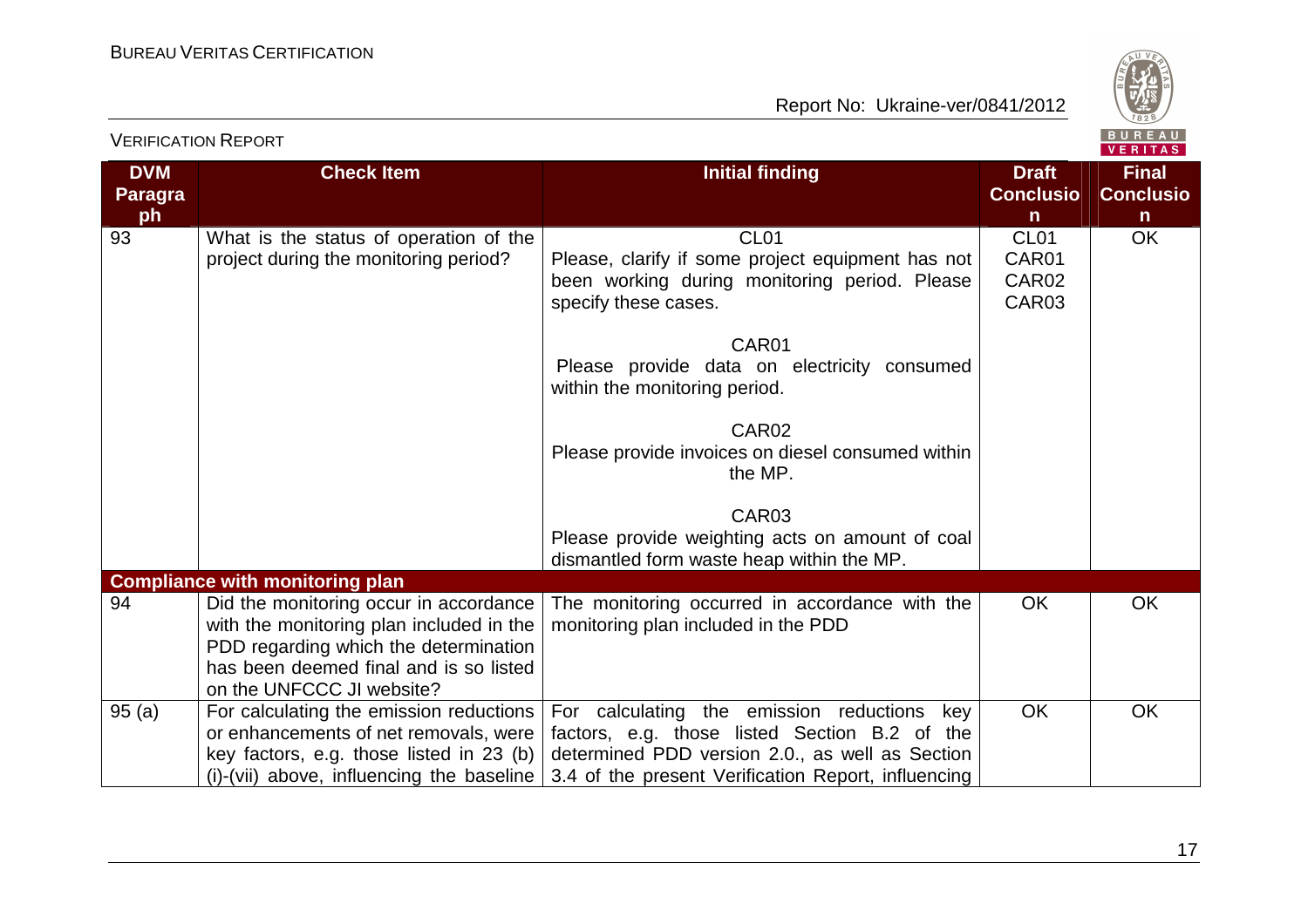

| <b>VERIFICATION REPORT</b>         |                                                                                                                                                                                                                                                                                                    |                                                                                                                                                                                                                                                                                                                         |                                                  | BUREAU<br><b>VERITAS</b>                         |
|------------------------------------|----------------------------------------------------------------------------------------------------------------------------------------------------------------------------------------------------------------------------------------------------------------------------------------------------|-------------------------------------------------------------------------------------------------------------------------------------------------------------------------------------------------------------------------------------------------------------------------------------------------------------------------|--------------------------------------------------|--------------------------------------------------|
| <b>DVM</b><br><b>Paragra</b><br>ph | <b>Check Item</b>                                                                                                                                                                                                                                                                                  | <b>Initial finding</b>                                                                                                                                                                                                                                                                                                  | <b>Draft</b><br><b>Conclusio</b><br>$\mathsf{n}$ | <b>Final</b><br><b>Conclusio</b><br>$\mathsf{n}$ |
|                                    | emissions or net removals and the<br>activity level of the project and the<br>emissions or removals as well as risks<br>associated with the project taken into<br>account, as appropriate?                                                                                                         | the baseline emissions as well as risks associated<br>with the project were taken into account, as<br>appropriate.                                                                                                                                                                                                      |                                                  |                                                  |
| 95(b)                              | Are data sources used for calculating<br>emission reductions or enhancements<br>of net removals clearly identified,<br>reliable and transparent?                                                                                                                                                   | <b>CL02</b><br>Please clarify how exactly has changed the<br>correction factor for the uncertainty of waste heaps<br>burning process.<br><b>CL03</b><br>Please explain reasons why the amount of coal<br>dismantled from the waste heaps within the MP is<br>bigger than that in the PDD.                               | <b>CL02</b><br><b>CL03</b>                       | <b>OK</b>                                        |
| 95(c)                              | Are emission factors, including default<br>emission factors, if used for calculating<br>the<br>emission<br>reductions<br>or<br>enhancements<br>of<br>net<br>removals,<br>carefully<br>balancing<br>selected<br>by<br>and reasonableness, and<br>accuracy<br>appropriately justified of the choice? | Emission factors, including default emission<br>factors, are selected by carefully balancing<br>accuracy and reasonableness, and appropriately<br>justified of the choice. They are provided in the<br>CO2 emissions reduction calculation spreadsheet<br>to the present MR as well as in Sections B.2.1. of<br>the MR. | <b>OK</b>                                        | <b>OK</b>                                        |
| 95(d)                              | the<br>calculation<br>$\circ$ f<br>emission<br>ls.<br>reductions or enhancements of net<br>removals<br>based<br>conservative<br>on<br>assumptions and the most plausible<br>scenarios in a transparent manner?<br><b>Applicable to JI SSC projects only</b>                                        | The calculation of emission reductions is based on<br>conservative assumptions and the most plausible<br>scenarios in a transparent manner                                                                                                                                                                              | <b>OK</b>                                        | <b>OK</b>                                        |
|                                    |                                                                                                                                                                                                                                                                                                    |                                                                                                                                                                                                                                                                                                                         |                                                  |                                                  |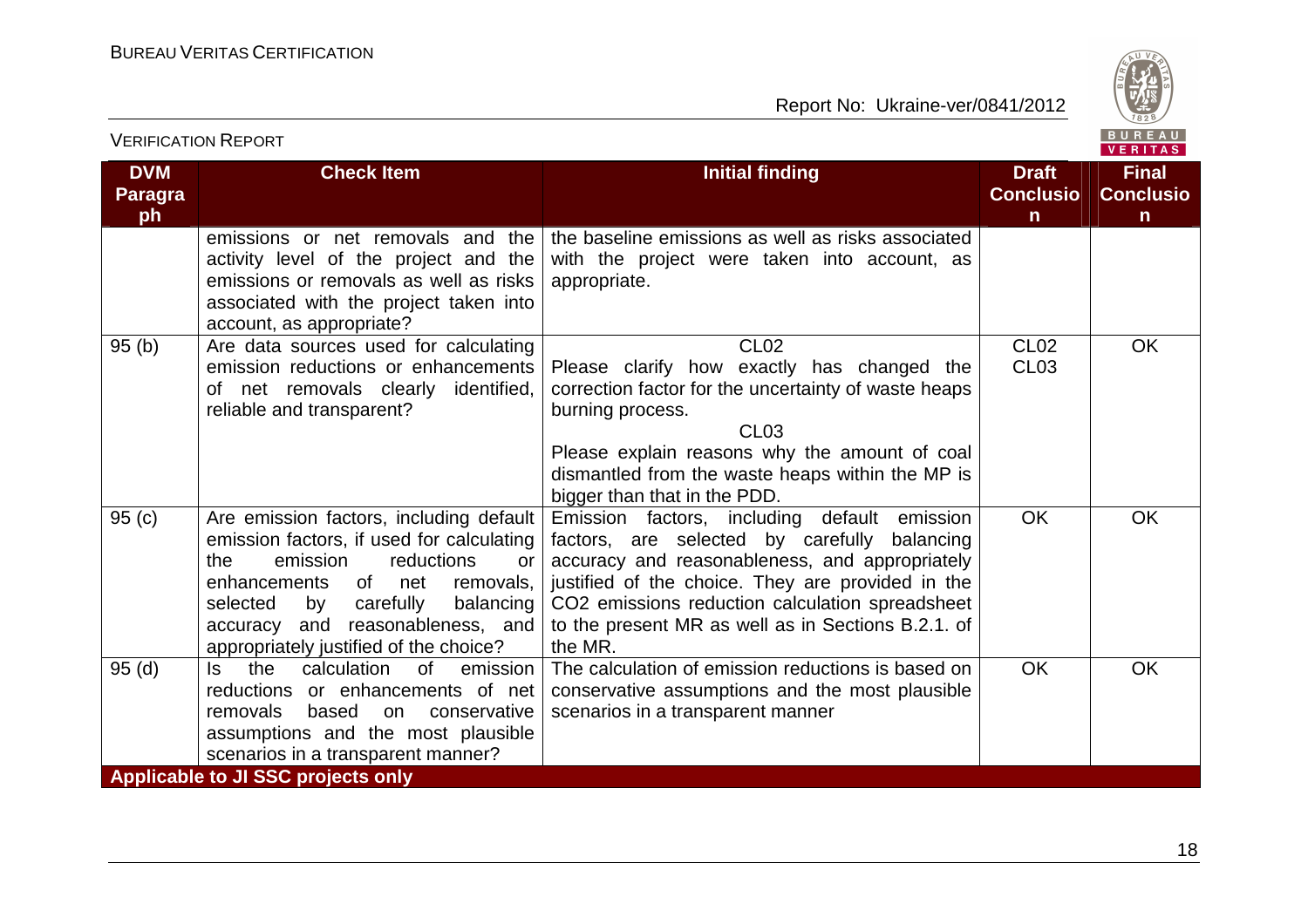

|                                    | <b>VERIFICATION REPORT</b>                                                                                                                                                                                                                                                                                                                    |                        |                                                  | BUREAU<br><b>VERITAS</b>                         |
|------------------------------------|-----------------------------------------------------------------------------------------------------------------------------------------------------------------------------------------------------------------------------------------------------------------------------------------------------------------------------------------------|------------------------|--------------------------------------------------|--------------------------------------------------|
| <b>DVM</b><br><b>Paragra</b><br>ph | <b>Check Item</b>                                                                                                                                                                                                                                                                                                                             | <b>Initial finding</b> | <b>Draft</b><br><b>Conclusio</b><br>$\mathsf{n}$ | <b>Final</b><br><b>Conclusio</b><br>$\mathsf{n}$ |
| 96                                 | Is the relevant threshold to be classified<br>as JI SSC project not exceeded during<br>the monitoring period on an annual<br>average basis?<br>If the threshold is exceeded, is the<br>maximum emission reduction level<br>estimated in the PDD for the JI SSC<br>project or the bundle for the monitoring<br>period determined?              | N/A                    | N/A                                              | N/A                                              |
|                                    | Applicable to bundled JI SSC projects only                                                                                                                                                                                                                                                                                                    |                        |                                                  |                                                  |
| 97(a)                              | Has the composition of the bundle not<br>changed from that is stated in F-JI-<br><b>SSCBUNDLE?</b>                                                                                                                                                                                                                                            | N/A                    | N/A                                              | N/A                                              |
| 97(b)                              | If the determination was conducted on<br>the basis of an overall monitoring plan,<br>have the project participants submitted<br>a common monitoring report?                                                                                                                                                                                   | N/A                    | N/A                                              | N/A                                              |
| 98                                 | If the monitoring is based on a<br>monitoring plan that provides for<br>overlapping monitoring periods, are the<br>monitoring periods per component of<br>the project clearly specified in the<br>monitoring report?<br>Do the monitoring periods not overlap<br>with those for which verifications were<br>already deemed final in the past? | N/A                    | N/A                                              | N/A                                              |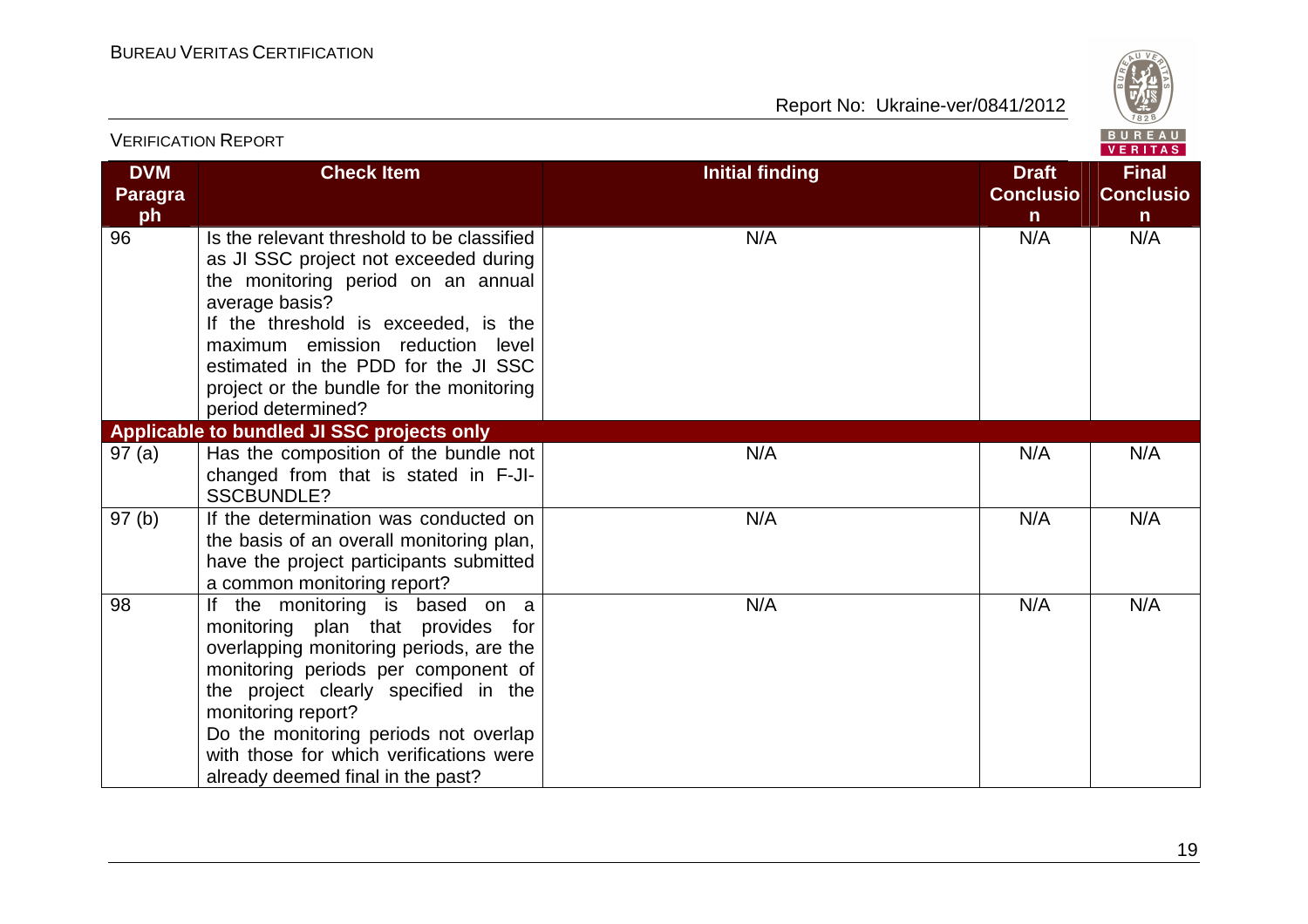

| BUREAU<br><b>VERIFICATION REPORT</b><br><b>VERITAS</b> |                                                                                                                                                                                                                                                                                              |                                                                                                                                                                                                                                                                                                       |                                                  |                                                  |
|--------------------------------------------------------|----------------------------------------------------------------------------------------------------------------------------------------------------------------------------------------------------------------------------------------------------------------------------------------------|-------------------------------------------------------------------------------------------------------------------------------------------------------------------------------------------------------------------------------------------------------------------------------------------------------|--------------------------------------------------|--------------------------------------------------|
| <b>DVM</b><br><b>Paragra</b><br>ph                     | <b>Check Item</b>                                                                                                                                                                                                                                                                            | <b>Initial finding</b>                                                                                                                                                                                                                                                                                | <b>Draft</b><br><b>Conclusio</b><br>$\mathsf{n}$ | <b>Final</b><br><b>Conclusio</b><br>$\mathsf{n}$ |
|                                                        | <b>Revision of monitoring plan</b>                                                                                                                                                                                                                                                           |                                                                                                                                                                                                                                                                                                       |                                                  |                                                  |
|                                                        | Applicable only if monitoring plan is revised by project participant                                                                                                                                                                                                                         |                                                                                                                                                                                                                                                                                                       |                                                  |                                                  |
| 99(a)                                                  | Did the project participants provide an $\vert$<br>appropriate<br>justification<br>for<br>the<br>proposed revision?                                                                                                                                                                          | During the time of the monitoring period under<br>consideration no changes or revisions to the<br>monitoring plan occurred. Monitoring procedure<br>was carried out in accordance with the initial<br>monitoring plan                                                                                 | <b>OK</b>                                        | <b>OK</b>                                        |
| 99(b)                                                  | Does the proposed revision improve<br>the accuracy and/or applicability of<br>information collected compared to the<br>without<br>original<br>monitoring<br>plan<br>changing conformity with the relevant<br>regulations<br>for<br>the<br>rules<br>and<br>establishment of monitoring plans? | N/A                                                                                                                                                                                                                                                                                                   | N/A                                              | N/A                                              |
| <b>Data management</b>                                 |                                                                                                                                                                                                                                                                                              |                                                                                                                                                                                                                                                                                                       |                                                  |                                                  |
| 101(a)                                                 | Is the implementation of data collection<br>procedures in accordance with the<br>monitoring plan, including the quality<br>control<br>and<br>quality<br>assurance<br>procedures?                                                                                                             | Yes, the<br>implementation of data collection<br>procedures is in accordance with the monitoring<br>plan, including the quality control and quality<br>assurance procedures. More over calibrations of<br>measuring equipment are conducting taking into<br>account national standards and procedures | <b>OK</b>                                        | <b>OK</b>                                        |
| 101(b)                                                 | Is the function of the<br>monitoring<br>equipment, including<br>calibration<br>its<br>status, in order?                                                                                                                                                                                      | Yes, the function of the monitoring equipment,<br>including its calibration status, is in order.                                                                                                                                                                                                      | <b>OK</b>                                        | <b>OK</b>                                        |
| 101 (c)                                                | Are the evidence and records used for<br>monitoring<br>maintained in a<br>the                                                                                                                                                                                                                | Yes, all evidence and records are used for the<br>monitoring maintained in a traceable manner                                                                                                                                                                                                         | <b>OK</b>                                        | OK                                               |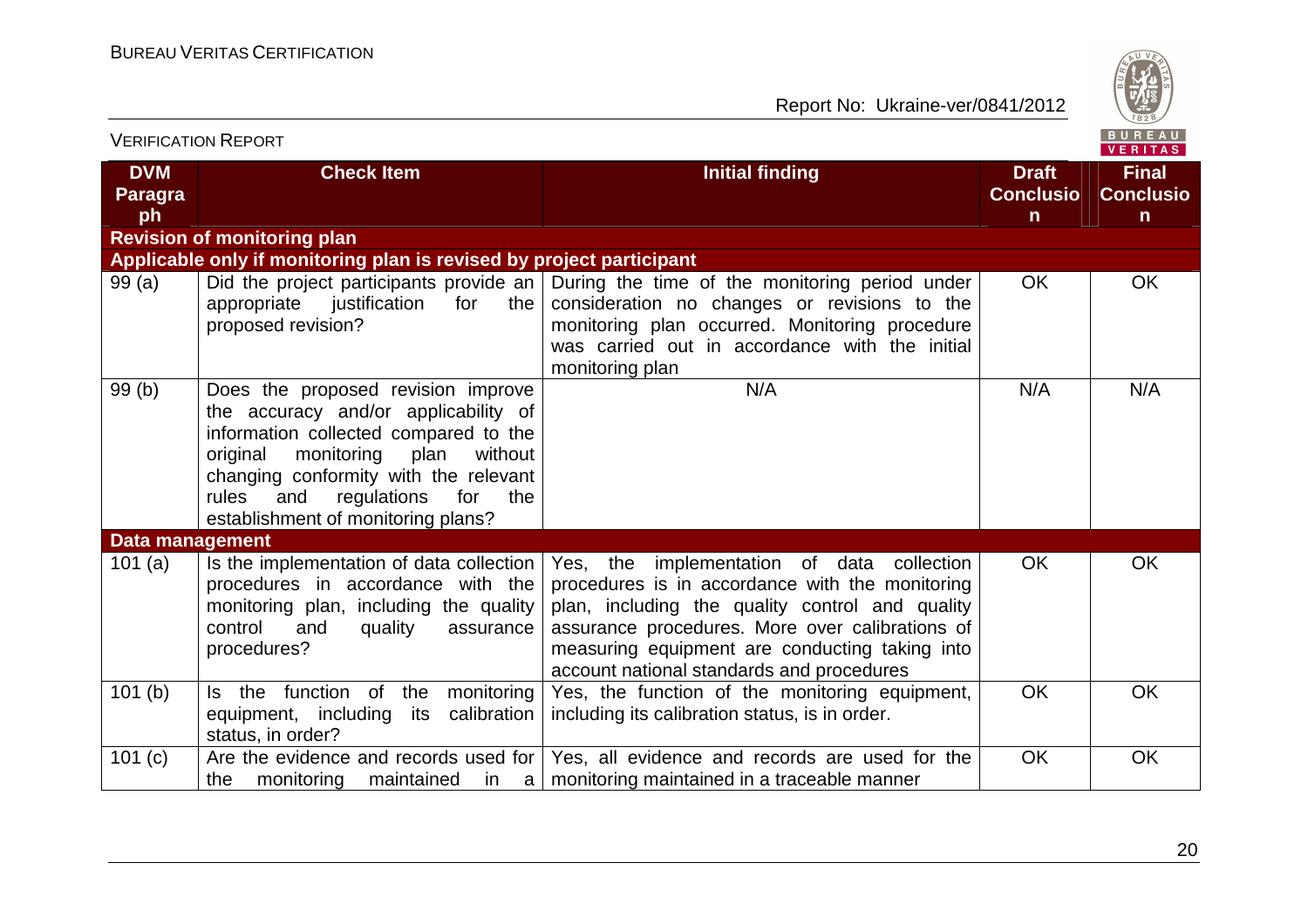

| <b>VERIFICATION REPORT</b>         |                                                                                                                                                               |                                                                                                                                                     |                                                  | <b>BUREAU</b><br><b>VERITAS</b>                  |
|------------------------------------|---------------------------------------------------------------------------------------------------------------------------------------------------------------|-----------------------------------------------------------------------------------------------------------------------------------------------------|--------------------------------------------------|--------------------------------------------------|
| <b>DVM</b><br><b>Paragra</b><br>ph | <b>Check Item</b>                                                                                                                                             | <b>Initial finding</b>                                                                                                                              | <b>Draft</b><br><b>Conclusio</b><br>$\mathsf{n}$ | <b>Final</b><br><b>Conclusio</b><br>$\mathsf{n}$ |
|                                    | traceable manner?                                                                                                                                             |                                                                                                                                                     |                                                  |                                                  |
| $101$ (d)                          | Is the data collection and management<br>system for the project in accordance<br>with the monitoring plan?                                                    | Yes, the data collection and management system<br>for the project is in accordance with the monitoring<br>plan. For further information see section | <b>OK</b>                                        | <b>OK</b>                                        |
|                                    | Verification regarding programmes of activities (additional elements for assessment)                                                                          |                                                                                                                                                     |                                                  |                                                  |
| 102                                | Is any JPA that has not been added to<br>the JI PoA not verified?                                                                                             | N/A                                                                                                                                                 | N/A                                              | N/A                                              |
| 103                                | Is the verification based on the<br>monitoring reports of all JPAs to be<br>verified?                                                                         | N/A                                                                                                                                                 | N/A                                              | N/A                                              |
| 103                                | Does the verification ensure<br>the<br>accuracy and conservativeness of the<br>emission reductions or enhancements<br>of removals generated by each JPA?      | N/A                                                                                                                                                 | N/A                                              | N/A                                              |
| 104                                | Does the monitoring period not overlap<br>with previous monitoring periods?                                                                                   | N/A                                                                                                                                                 | N/A                                              | N/A                                              |
| 105                                | If the AIE learns of an erroneously<br>included JPA, has the AIE informed the<br>JISC of its findings in writing?                                             | N/A                                                                                                                                                 | N/A                                              | N/A                                              |
|                                    | Applicable to sample-based approach only                                                                                                                      |                                                                                                                                                     |                                                  |                                                  |
| 106                                | Does the sampling plan prepared by<br>the AIE:<br>(a) Describe its sample selection,<br>taking into<br>account that:<br>(i) For each verification that uses a | N/A                                                                                                                                                 | N/A                                              | N/A                                              |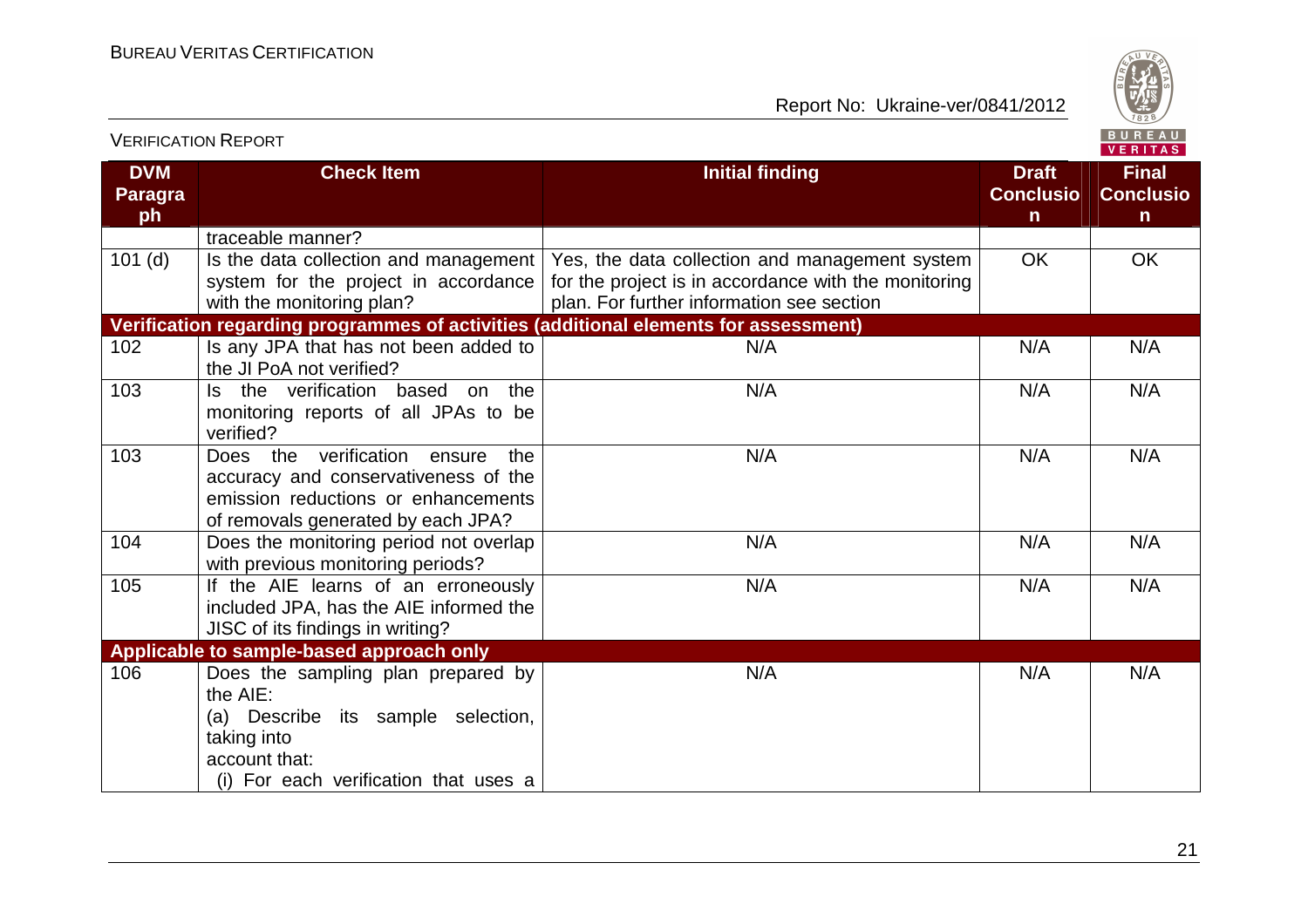

| <b>VERIFICATION REPORT</b>  |                                                                                                                                                                                                                                                                                                                                                                                                                                                                                                                                                                                                                                                                                                                                                                           |                                                                            | BUREAU<br><b>VERITAS</b>                         |
|-----------------------------|---------------------------------------------------------------------------------------------------------------------------------------------------------------------------------------------------------------------------------------------------------------------------------------------------------------------------------------------------------------------------------------------------------------------------------------------------------------------------------------------------------------------------------------------------------------------------------------------------------------------------------------------------------------------------------------------------------------------------------------------------------------------------|----------------------------------------------------------------------------|--------------------------------------------------|
| <b>DVM</b><br>Paragra<br>ph | <b>Check Item</b>                                                                                                                                                                                                                                                                                                                                                                                                                                                                                                                                                                                                                                                                                                                                                         | <b>Initial finding</b><br><b>Draft</b><br><b>Conclusio</b><br>$\mathsf{n}$ | <b>Final</b><br><b>Conclusio</b><br>$\mathsf{n}$ |
|                             | sample-based approach, the sample<br>shall<br>sufficiently<br>selection<br>be<br>representative of the JPAs in the JI<br>PoA such extrapolation to all JPAs<br>identified for that verification is<br>reasonable, taking into account<br>differences among the characteristics<br>of JPAs, such as:<br>- The types of JPAs;<br>- The complexity of the applicable<br>technologies and/or measures used;<br>- The geographical location of each<br>JPA;<br>- The amounts of expected emission<br>reductions of the JPAs being<br>verified;<br>- The number of JPAs for which<br>emission<br>reductions<br>being<br>are<br>verified;<br>- The length of monitoring periods of<br>the JPAs being verified; and<br>- The samples selected for prior<br>verifications, if any? |                                                                            |                                                  |
| 107                         | Is the sampling plan ready for<br>publication through the secretariat<br>along with the verification report and                                                                                                                                                                                                                                                                                                                                                                                                                                                                                                                                                                                                                                                           | N/A<br>N/A                                                                 | N/A                                              |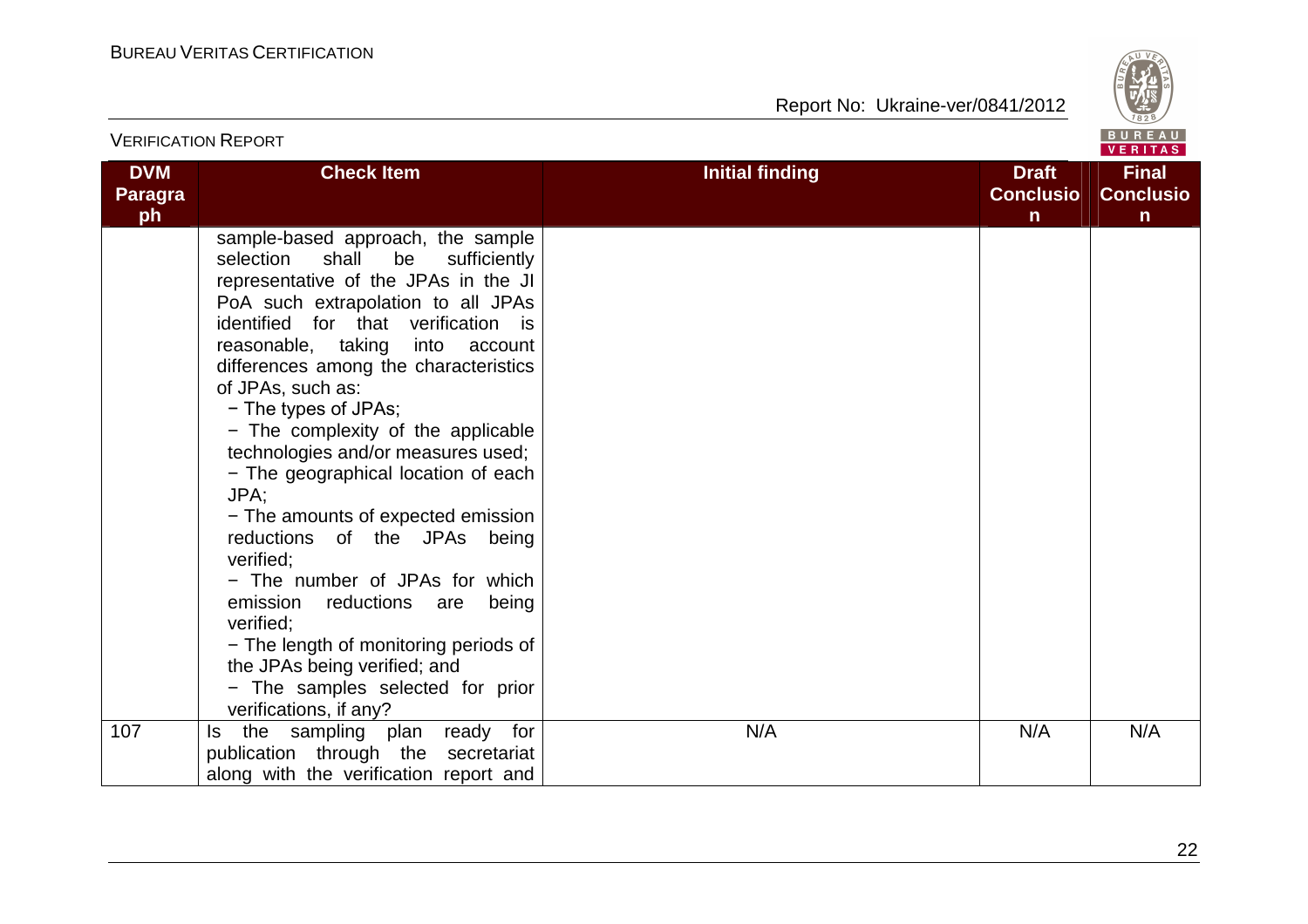

|                                    |                                                                                                                                                                                                                                                                                                                                                                                          |                                                                            | VERITAS                                          |
|------------------------------------|------------------------------------------------------------------------------------------------------------------------------------------------------------------------------------------------------------------------------------------------------------------------------------------------------------------------------------------------------------------------------------------|----------------------------------------------------------------------------|--------------------------------------------------|
| <b>DVM</b><br><b>Paragra</b><br>ph | <b>Check Item</b>                                                                                                                                                                                                                                                                                                                                                                        | <b>Initial finding</b><br><b>Draft</b><br><b>Conclusio</b><br>$\mathsf{n}$ | <b>Final</b><br><b>Conclusio</b><br>$\mathsf{n}$ |
|                                    | supporting documentation?                                                                                                                                                                                                                                                                                                                                                                |                                                                            |                                                  |
| 108                                | Has the AIE made site inspections of at<br>least the square root of the number of<br>total JPAs, rounded to the upper whole<br>number? If the AIE makes no site<br>inspections or fewer site inspections<br>than the square root of the number of<br>total JPAs, rounded to the upper whole<br>number, then does the AIE provide a<br>reasonable<br>explanation<br>and<br>justification? | N/A<br>N/A                                                                 | N/A                                              |
| 109                                | Is the sampling plan available for<br>submission to the secretariat for the<br>JISC ex ante assessment? (Optional)                                                                                                                                                                                                                                                                       | N/A<br>N/A                                                                 | N/A                                              |
| 110                                | If the AIE learns of a fraudulently<br>included JPA, a fraudulently monitored<br>JPA or an inflated number of emission<br>reductions claimed in a JI PoA, has the<br>AIE informed the JISC of the fraud in<br>writing?                                                                                                                                                                   | N/A<br>N/A                                                                 | N/A                                              |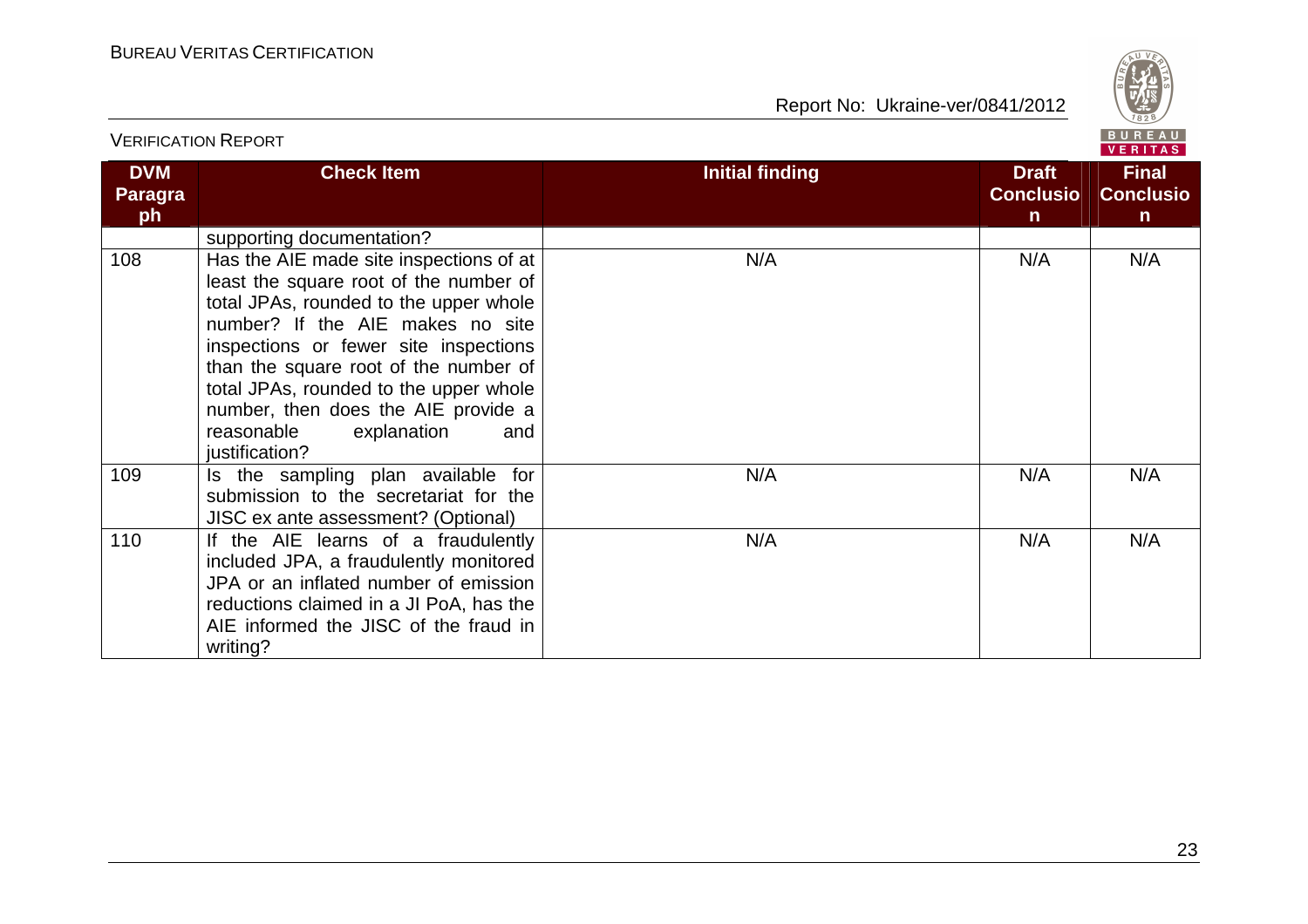

# VERIFICATION REPORT

# **Table 2 Resolution of Corrective Action and Clarification Requests**

| Draft report clarification and corrective<br>action requests by verification team                                                             | Ref. to<br>checklis<br>questio<br>$n$ in<br>table 1 | participant<br><b>Summary</b><br>project<br><b>of</b><br>response                                     | <b>Verification team conclusion</b> |
|-----------------------------------------------------------------------------------------------------------------------------------------------|-----------------------------------------------------|-------------------------------------------------------------------------------------------------------|-------------------------------------|
| CL <sub>01</sub><br>Please, clarify if some project equipment has<br>not been working during monitoring period.<br>Please specify this cases. | 93                                                  | During monitoring period there were<br>no cases when some project<br>equipment has not been working.  | The issue is closed                 |
| CAR01<br>Please provide data on electricity consumed<br>within the monitoring period.                                                         | 93                                                  | Data on electricity consumed within<br>the monitoring period is provided to<br>the verification team. | The issue is closed                 |
| CAR <sub>02</sub><br>Please provide invoices on diesel consumed<br>within the MP.                                                             | 93                                                  | The invoices on diesel consumed<br>within the MP are provided to the<br>verification team.            | The issue is closed                 |
| CAR <sub>03</sub><br>Please provide weighting acts on amount of<br>coal dismantled form waste heap within the<br>MP.                          | 93                                                  | The loading sheets with weight data<br>are provided to the verification team.                         | The issue is closed                 |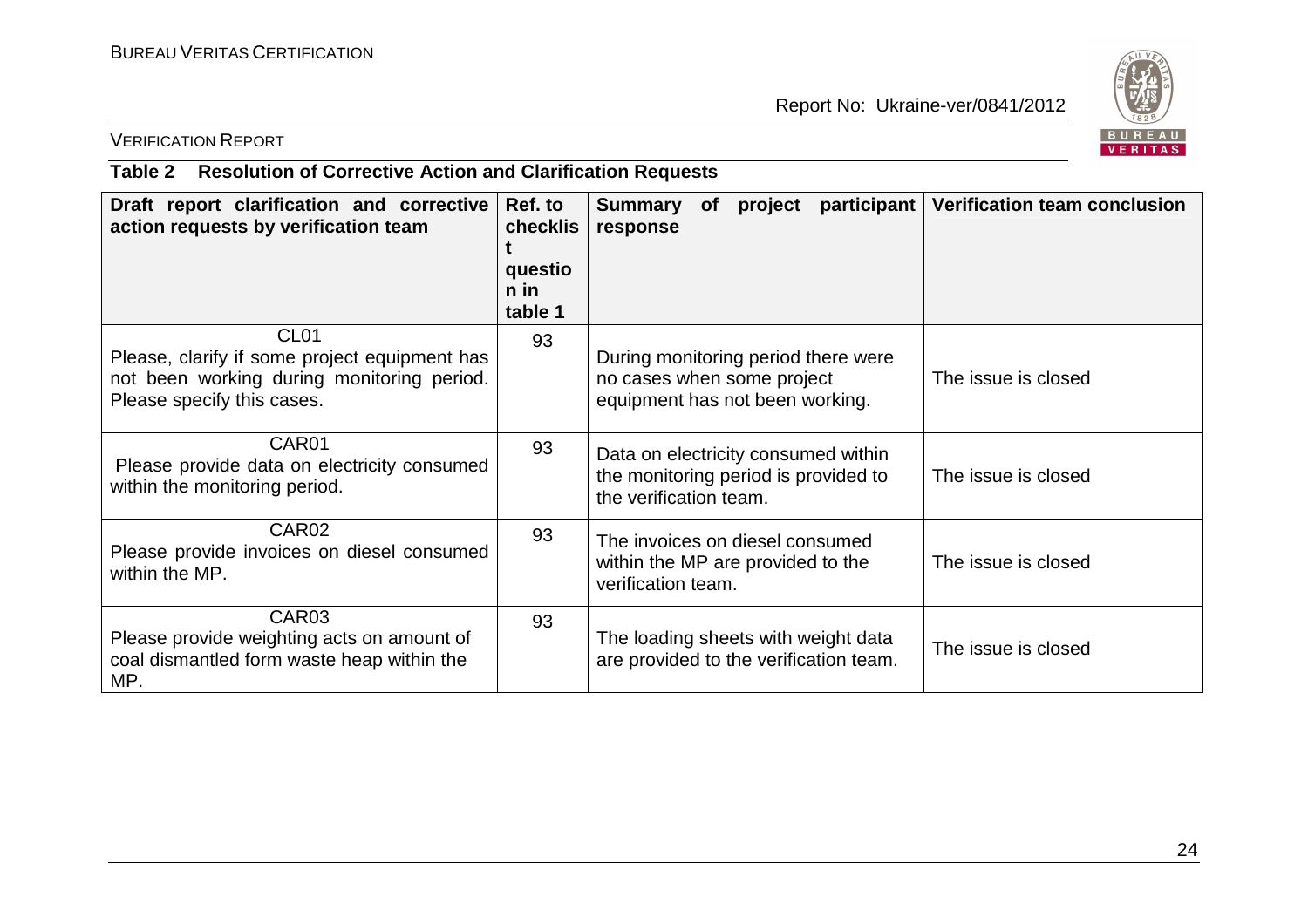

| <b>VERIFICATION REPORT</b>                                                                                                                 |       |                                                                                                                                                                                                                                                                                                                                                                                                                                              | <b>BUREAU</b><br><b>VERITAS</b> |
|--------------------------------------------------------------------------------------------------------------------------------------------|-------|----------------------------------------------------------------------------------------------------------------------------------------------------------------------------------------------------------------------------------------------------------------------------------------------------------------------------------------------------------------------------------------------------------------------------------------------|---------------------------------|
| CL <sub>02</sub><br>Please clarify how exactly has changed the<br>correction factor for the uncertainty of waste<br>heaps burning process. | 95(b) | the<br>The<br>correction factor<br>for<br>uncertainty of waste heaps burning<br>process for this monitoring period is<br>the same as last one where it was<br>changed compared with PDD.<br>The referred Report on the fire risk of The issue is closed<br>Luhansk Region's waste heaps,<br>conducted by Scientific Research<br>Institute "Respirator" in 2012 is<br>provided to the verification team in<br>period of initial verification. |                                 |